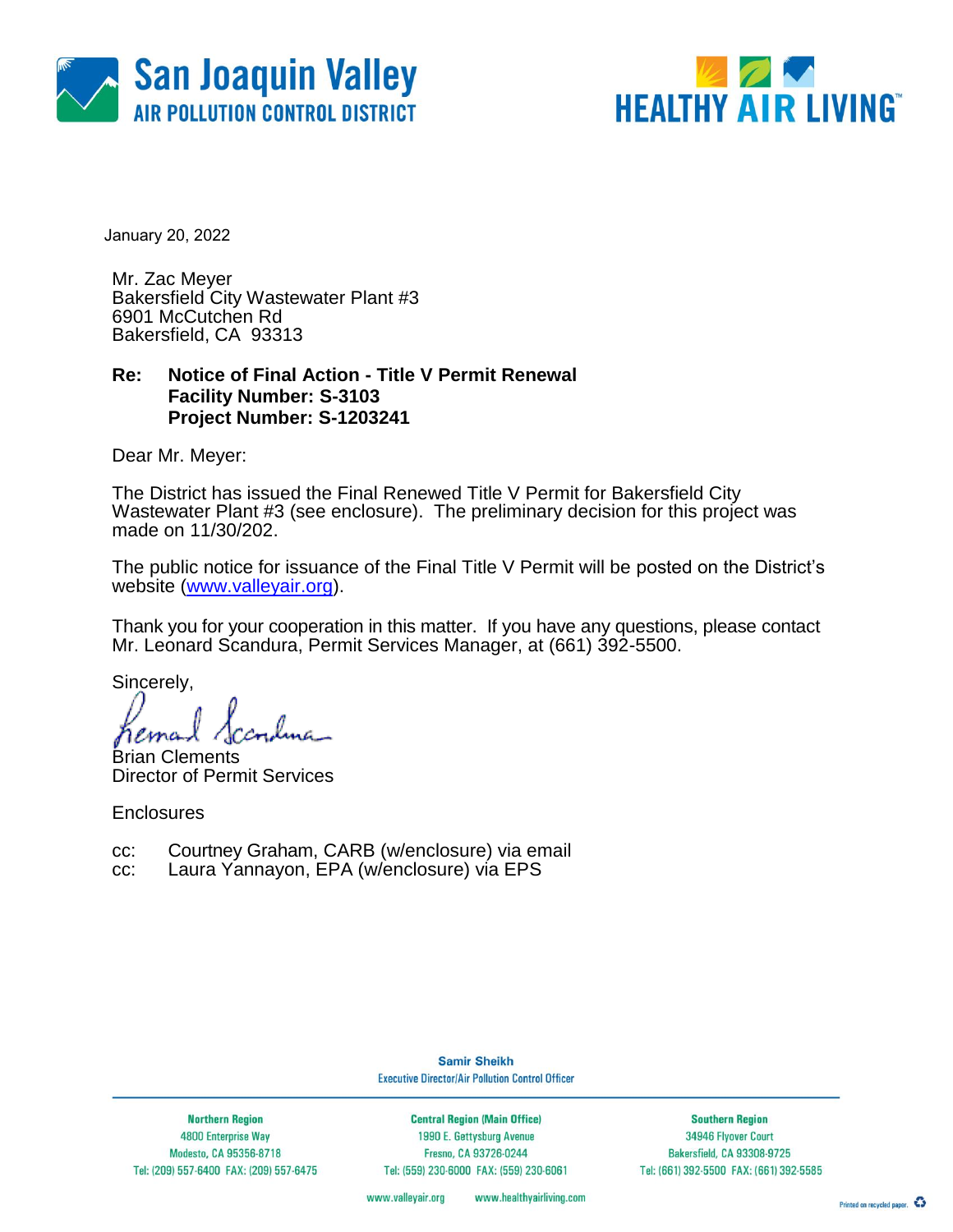



Facility # S-3103 BAKERSFIELD CITY WASTEWATER #3 6901 MCCUTCHEN RD BAKERSFIELD, CA 93313

### Notice of Permit Issuance

The enclosed permit unit requirements authorize the operation of the equipment as described. These permit unit requirements supersede any and all previous permits for the specified equipment.\* Please insert these documents into the Facility Permit to Operate, and post copies on or near the equipment as required by District Rule 2010.

Please contact any of our Small Business Assistance (SBA) staff at the numbers below if you have any questions:

| Modesto:     |  |
|--------------|--|
| Fresno:      |  |
| Bakersfield: |  |

(209) 557-6446 (559) 230-5888 Bakersfield: (661) 392-5665

\*Failure to comply with the permit unit requirements may result in enforcement action.

Samir Sheikh Executive Director/Air Pollution Control Officer

**Northern Region** 4800 Enterprise Way Modesto, CA 95356-8718 Tel: (209) 557-6400 FAX: (209) 557-6475

**Central Region (Main Office)** 1990 E. Gettysburg Avenue Fresna, CA 93726-0244 Tel: (559) 230-6000 FAX: (559) 230-6061

**Southern Region** 34946 Flyover Court Bakersfield, CA 93308-9725 Tel: (661) 392-5500 FAX: (661) 392-5585

www.valleyair.org www.healthyairliving.com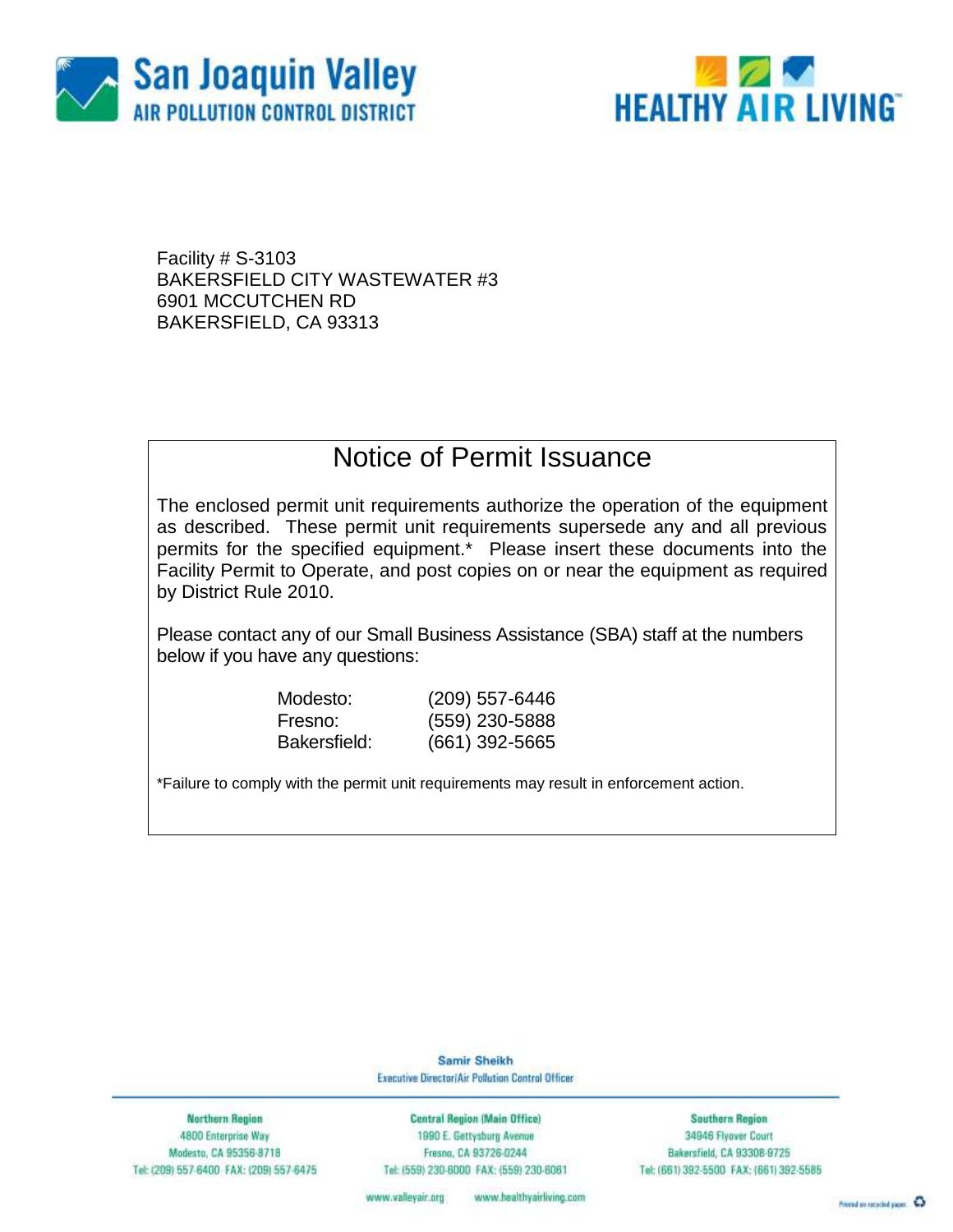



# **Permit to Operate**

**LEGAL OWNER OR OPERATOR:** BAKERSFIELD CITY WASTEWATER #3 **MAILING ADDRESS:** 6901 MCCUTCHEN RD

**FACILITY:** S-3103 **EXPIRATION DATE:** 01/31/2026

**FACILITY LOCATION:** 6901 MCCUTCHEN RD

BAKERSFIELD, CA 93313 BAKERSFIELD, CA 93313 **FACILITY DESCRIPTION:** WASTEWATER TREATMENT FACILITY

The Facility's Permit to Operate may include Facility-wide Requirements as well as requirements that apply to specific permit units.

This Permit to Operate remains valid through the permit expiration date listed above, subject to payment of annual permit fees and compliance with permit conditions and all applicable local, state, and federal regulations. This permit is valid only at the location specified above, and becomes void upon any transfer of ownership or location. Any modification of the equipment or operation, as defined in District Rule 2201, will require prior District approval. This permit shall be posted as prescribed in District Rule 2010.

**Samir Sheikh**<br>Executive Director / APCO

Director of Permit Services

Jan 19 2022 3:08PM -- RINALDIR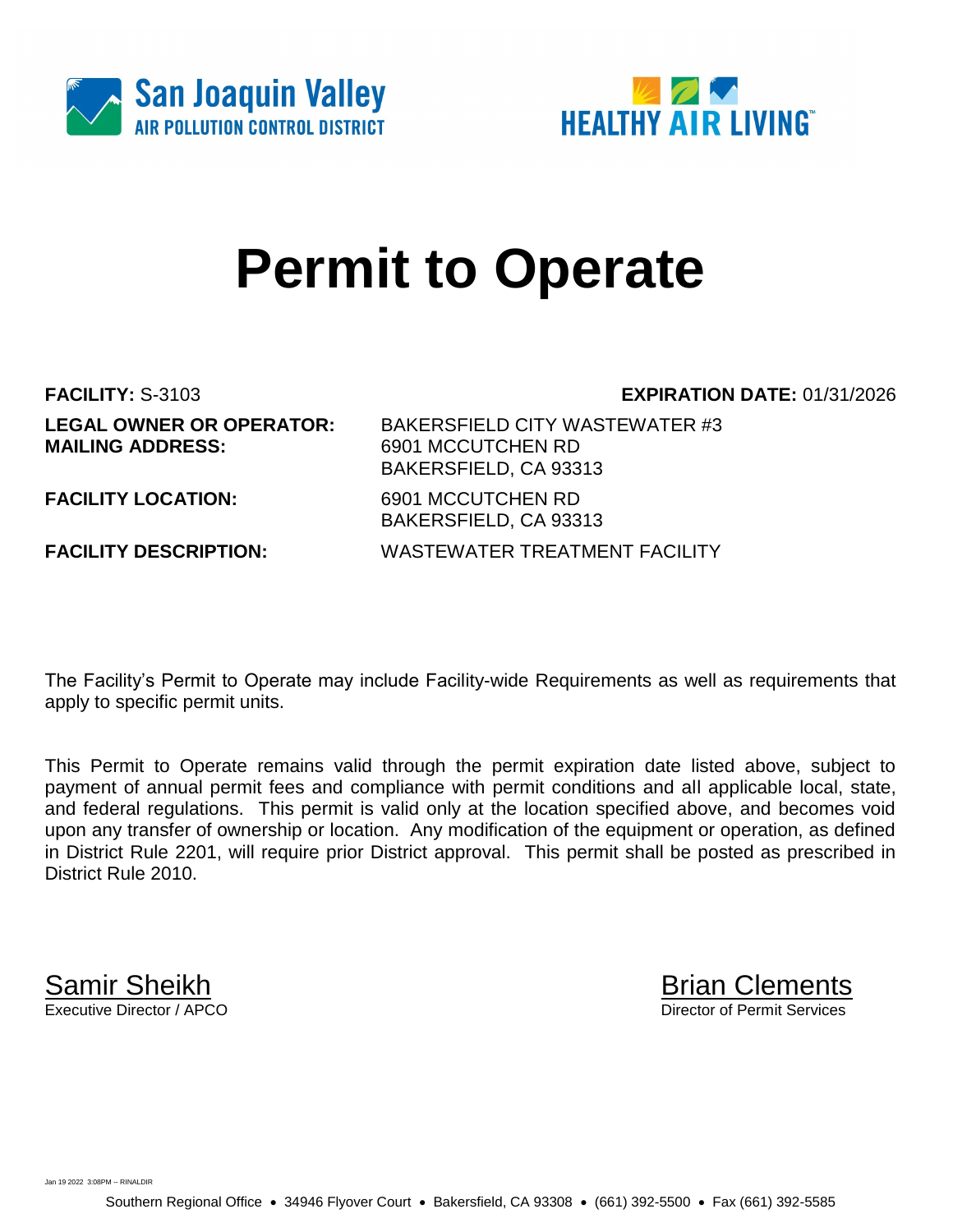### **FACILITY:** S-3103-0-3 **EXPIRATION DATE:** 01/31/2026

## **FACILITY-WIDE REQUIREMENTS**

- 1. No air contaminant shall be released into the atmosphere which causes a public nuisance. [District Rule 4102]
- 2. The owner or operator shall notify the District of any breakdown condition as soon as reasonably possible, but no later than one hour after its detection, unless the owner or operator demonstrates to the District's satisfaction that the longer reporting period was necessary. [District Rule 1100; County Rules 110 (Fresno, Stanislaus, San Joaquin); 109 (Merced); 113 (Madera); and 111 (Kern, Tulare, Kings)] Federally Enforceable Through Title V Permit
- 3. The District shall be notified in writing within ten days following the correction of any breakdown condition. The breakdown notification shall include a description of the equipment malfunction or failure, the date and cause of the initial failure, the estimated emissions in excess of those allowed, and the methods utilized to restore normal operations. [District Rule 1100; County Rules 110 (Fresno, Stanislaus, San Joaquin); 109 (Merced); 113 (Madera); and 111 (Kern, Tulare, Kings)] Federally Enforceable Through Title V Permit
- 4. The owner or operator of any stationary source operation that emits more than 25 tons per year of nitrogen oxides or reactive organic compounds, shall provide the District annually with a written statement in such form and at such time as the District prescribes, showing actual emissions of nitrogen oxides and reactive organic compounds from that source. [District Rule 1160] Federally Enforceable Through Title V Permit
- 5. Any person building, altering or replacing any operation, article, machine, equipment, or other contrivance, the use of which may cause the issuance of air contaminants or the use of which may eliminate, reduce, or control the issuance of air contaminants, shall first obtain an Authority to Construct (ATC) from the District unless exempted by District Rule 2020 (12/20/07). [District Rules 2010 and 2020] Federally Enforceable Through Title V Permit
- 6. The permittee must comply with all conditions of the permit including permit revisions originated by the District. All terms and conditions of a permit that are required pursuant to the Clean Air Act (CAA), including provisions to limit potential to emit, are enforceable by the EPA and Citizens under the CAA. Any permit noncompliance constitutes a violation of the CAA and the District Rules and Regulations, and is grounds for enforcement action, for permit termination, revocation, reopening and reissuance, or modification; or for denial of a permit renewal application. [District Rules 2070; 2080; and 2520] Federally Enforceable Through Title V Permit
- 7. A Permit to Operate or an Authority to Construct shall not be transferred unless a new application is filed with and approved by the District. [District Rule 2031] Federally Enforceable Through Title V Permit
- 8. Every application for a permit required under Rule 2010 (12/17/92) shall be filed in a manner and form prescribed by the District. [District Rule 2040] Federally Enforceable Through Title V Permit
- 9. The operator shall maintain records of required monitoring that include: 1) the date, place, and time of sampling or measurement; 2) the date(s) analyses were performed; 3) the company or entity that performed the analysis; 4) the analytical techniques or methods used; 5) the results of such analysis; and 6) the operating conditions at the time of sampling or measurement. [District Rule 2520] Federally Enforceable Through Title V Permit
- 10. The operator shall retain records of all required monitoring data and support information for a period of at least 5 years from the date of the monitoring sample, measurement, or report. Support information includes copies of all reports required by the permit and, for continuous monitoring instrumentation, all calibration and maintenance records and all original strip-chart recordings. [District Rule 2520] Federally Enforceable Through Title V Permit

FACILITY-WIDE REQUIREMENTS CONTINUE ON NEXT PAGE

These terms and conditions are part of the Facility-wide Permit to Operate. Any amendments to these Facility-wide Requirements that affect specific Permit Units may constitute modification of those Permit Units.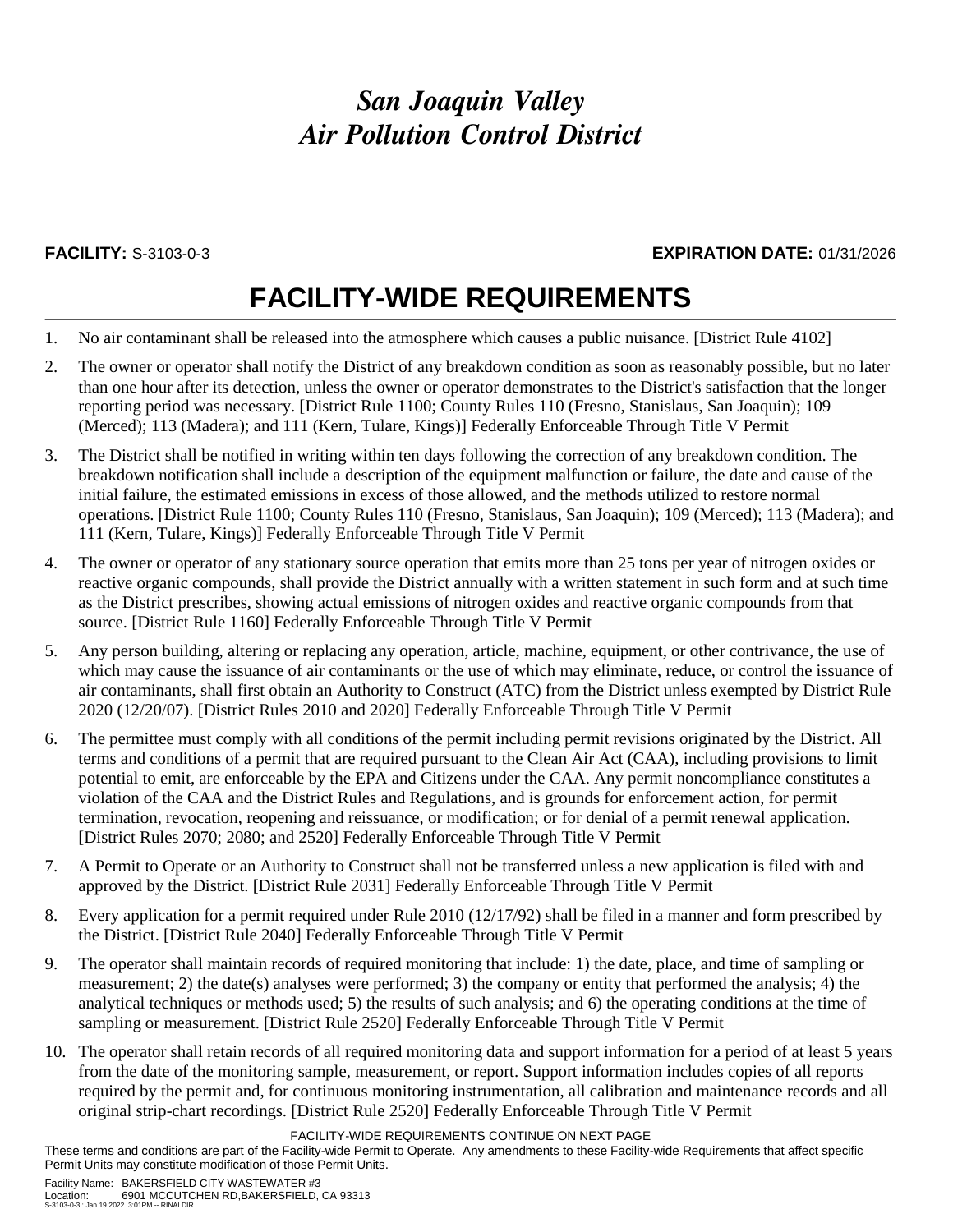Facility-wide Requirements for S-3103-0-3 (continued) Page 2 of 4

- 11. The operator shall submit reports of any required monitoring at least every six months unless a different frequency is required by an applicable requirement. All instances of deviations from permit requirements must be clearly identified in such reports. [District Rule 2520] Federally Enforceable Through Title V Permit
- 12. Deviations from permit conditions must be promptly reported, including deviations attributable to upset conditions, as defined in the permit. For the purpose of this condition, promptly means as soon as reasonably possible, but no later than 10 days after detection. The report shall include the probable cause of such deviations, and any corrective actions or preventive measures taken. All required reports must be certified by a responsible official consistent with District Rule 2520 (6/21/01). [District Rules 2520 and 1100] Federally Enforceable Through Title V Permit
- 13. If for any reason a permit requirement or condition is being challenged for its constitutionality or validity by a court of competent jurisdiction, the outcome of such challenge shall not affect or invalidate the remainder of the conditions or requirements in that permit. [District Rule 2520] Federally Enforceable Through Title V Permit
- 14. It shall not be a defense for a permittee in an enforcement action that it would have been necessary to halt or reduce the permitted activity in order to maintain compliance with the conditions of the permit. [District Rule 2520] Federally Enforceable Through Title V Permit
- 15. The permit may be modified, revoked, reopened and reissued, or terminated for cause. The filing of a request by the permittee for a permit modification, revocation and reissuance, or termination, or a notification of planned changes or anticipated noncompliance does not stay any permit condition. [District Rule 2520] Federally Enforceable Through Title V Permit
- 16. The permit does not convey any property rights of any sort, or any exclusive privilege. [District Rule 2520] Federally Enforceable Through Title V Permit
- 17. The Permittee shall furnish to the District, within a reasonable time, any information that the District may request in writing to determine whether cause exists for modifying, revoking and reissuing, or terminating the permit or to determine compliance with the permit. Upon request, the permittee shall also furnish to the District copies of records required to be kept by the permit or, for information claimed to be confidential, the permittee may furnish such records directly to EPA along with a claim of confidentiality. [District Rule 2520] Federally Enforceable Through Title V Permit
- 18. The permittee shall pay annual permit fees and other applicable fees as prescribed in Regulation III of the District Rules and Regulations. [District Rule 2520] Federally Enforceable Through Title V Permit
- 19. Upon presentation of appropriate credentials, a permittee shall allow an authorized representative of the District to enter the permittee's premises where a permitted source is located or emissions related activity is conducted, or where records must be kept under condition of the permit. [District Rule 2520] Federally Enforceable Through Title V Permit
- 20. Upon presentation of appropriate credentials, a permittee shall allow an authorized representative of the District to have access to and copy, at reasonable times, any records that must be kept under the conditions of the permit. [District Rule 2520] Federally Enforceable Through Title V Permit
- 21. Upon presentation of appropriate credentials, a permittee shall allow an authorized representative of the District to inspect at reasonable times any facilities, equipment, practices, or operations regulated or required under the permit. [District Rule 2520] Federally Enforceable Through Title V Permit
- 22. Upon presentation of appropriate credentials, a permittee shall allow an authorized representative of the District to sample or monitor, at reasonable times, substances or parameters for the purpose of assuring compliance with the permit or applicable requirements. [District Rule 2520] Federally Enforceable Through Title V Permit
- 23. No air contaminants shall be discharged into the atmosphere for a period or periods aggregating more than 3 minutes in any one hour which is as dark or darker than Ringelmann #1 or equivalent to 20% opacity and greater, unless specifically exempted by District Rule 4101 (02/17/05). If the equipment or operation is subject to a more stringent visible emission standard as prescribed in a permit condition, the more stringent visible emission limit shall supersede this condition. [District Rule 4101, and County Rules 401 (in all eight counties in the San Joaquin Valley)] Federally Enforceable Through Title V Permit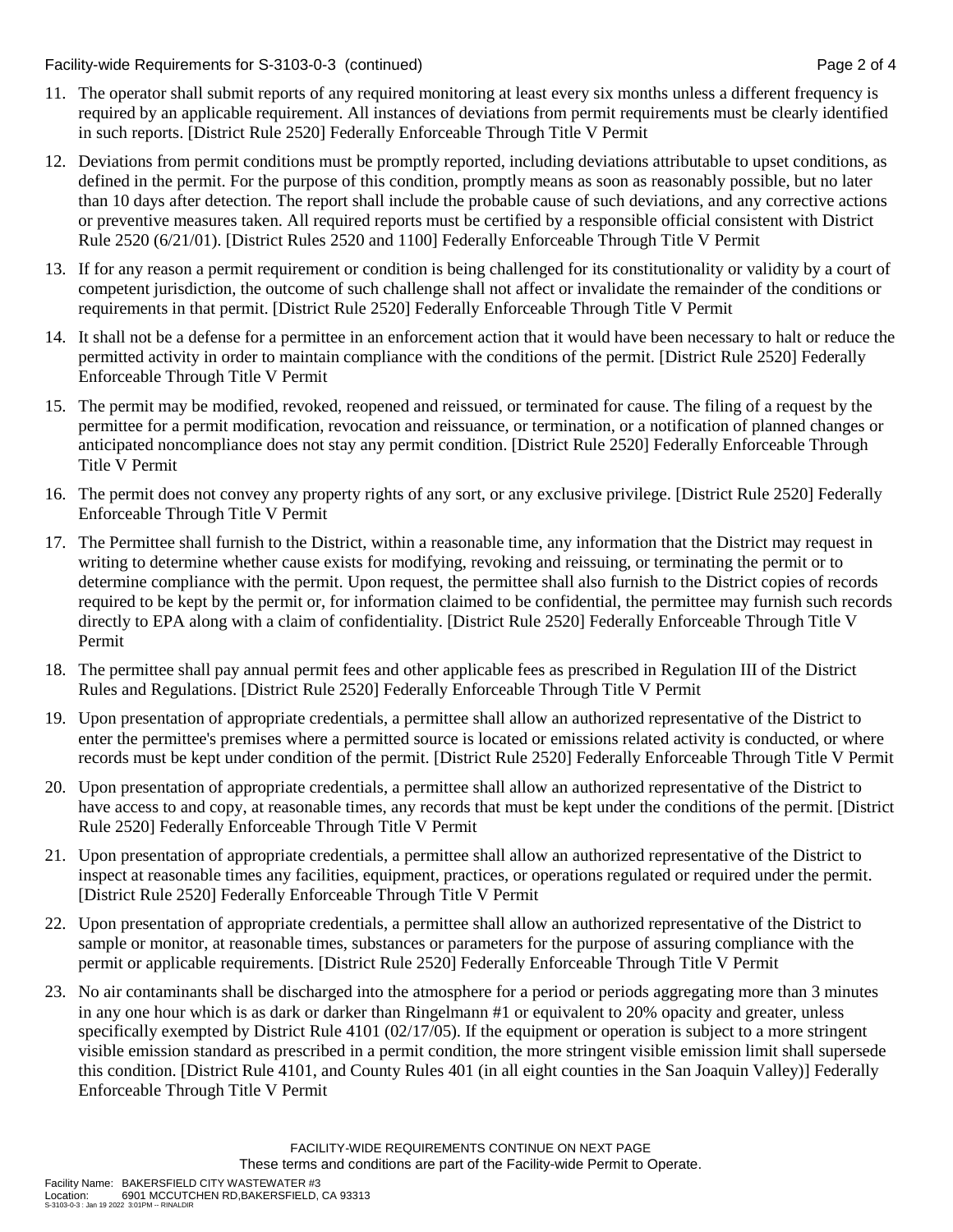Facility-wide Requirements for S-3103-0-3 (continued) Page 3 of 4

- 24. No person shall manufacture, blend, repackage, supply, sell, solicit or apply any architectural coating with a VOC content in excess of the corresponding limit specified in Table of Standards 1 effective until 12/30/10 or Table of Standards 2 effective on and after 1/1/11 of District Rule 4601 (12/17/09) for use or sale within the District. [District Rule 4601] Federally Enforceable Through Title V Permit
- 25. All VOC-containing materials subject to Rule 4601 (12/17/09) shall be stored in closed containers when not in use. [District Rule 4601] Federally Enforceable Through Title V Permit
- 26. The permittee shall comply with all the Labeling and Test Methods requirements outlined in Rule 4601(12/17/09). [District Rule 4601] Federally Enforceable Through Title V Permit
- 27. With each report or document submitted under a permit requirement or a request for information by the District or EPA, the permittee shall include a certification of truth, accuracy, and completeness by a responsible official. [District Rule 2520] Federally Enforceable Through Title V Permit
- 28. If the permittee performs maintenance on, or services, repairs, or disposes of appliances, the permittee shall comply with the standards for Recycling and Emissions Reduction pursuant to 40 CFR Part 82, Subpart F. [40 CFR 82 Subpart F] Federally Enforceable Through Title V Permit
- 29. If the permittee performs service on motor vehicles when this service involves the ozone-depleting refrigerant in the motor vehicle air conditioner (MVAC), the permittee shall comply with the standards for Servicing of Motor Vehicle Air Conditioners pursuant to all the applicable requirements as specified in 40 CFR Part 82, Subpart B. [40 CFR Part 82, Subpart B] Federally Enforceable Through Title V Permit
- 30. Disturbances of soil related to any construction, demolition, excavation, extraction, or other earthmoving activities shall comply with the requirements for fugitive dust control in District Rule 8021 unless specifically exempted under Section 4.0 of Rule 8021 (8/19/2004) or Rule 8011 (8/19/2004). [District Rule 8021 and 8011] Federally Enforceable Through Title V Permit
- 31. Outdoor handling, storage and transport of any bulk material which emits dust shall comply with the requirements of District Rule 8031, unless specifically exempted under Section 4.0 of Rule 8031 (8/19/2004) or Rule 8011 (8/19/2004). [District Rule 8031 and 8011] Federally Enforceable Through Title V Permit
- 32. An owner/operator shall prevent or cleanup any carryout or trackout in accordance with the requirements of District Rule 8041 Section 5.0, unless specifically exempted under Section 4.0 of Rule 8041 (8/19/2004) or Rule 8011 (8/19/2004). [District Rule 8041 and 8011] Federally Enforceable Through Title V Permit
- 33. Whenever open areas are disturbed, or vehicles are used in open areas, the facility shall comply with the requirements of Section 5.0 of District Rule 8051, unless specifically exempted under Section 4.0 of Rule 8051 (8/19/2004) or Rule 8011 (8/19/2004). [District Rule 8051 and 8011] Federally Enforceable Through Title V Permit
- 34. Any paved road or unpaved road shall comply with the requirements of District Rule 8061 unless specifically exempted under Section 4.0 of Rule 8061 (8/19/2004) or Rule 8011 (8/19/2004). [District Rule 8061 and Rule 8011] Federally Enforceable Through Title V Permit
- 35. Any unpaved vehicle/equipment area that anticipates more than 50 Average annual daily Trips (AADT) shall comply with the requirements of Section 5.1.1 of District Rule 8071. Any unpaved vehicle/equipment area that anticipates more than 150 vehicle trips per day (VDT) shall comply with the requirements of Section 5.1.2 of District Rule 8071. On each day that 25 or more VDT with 3 or more axles will occur on an unpaved vehicle/equipment traffic area, the owner/operator shall comply with the requirements of Section 5.1.3 of District Rule 8071. On each day when a special event will result in 1,000 or more vehicles that will travel/park on an unpaved area, the owner/operator shall comply with the requirements of Section 5.1.4 of District Rule 8071. All sources shall comply with the requirements of Section 5.0 of District Rule 8071 unless specifically exempted under Section 4.0 of Rule 8071 (9/16/2004) or Rule 8011 (8/19/2004). [District Rule 8071 and Rule 8011]
- 36. Any owner or operator of a demolition or renovation activity, as defined in 40 CFR 61.141, shall comply with the applicable inspection, notification, removal, and disposal procedures for asbestos containing materials as specified in 40 CFR 61.145 (Standard for Demolition and Renovation). [40 CFR 61 Subpart M] Federally Enforceable Through Title V Permit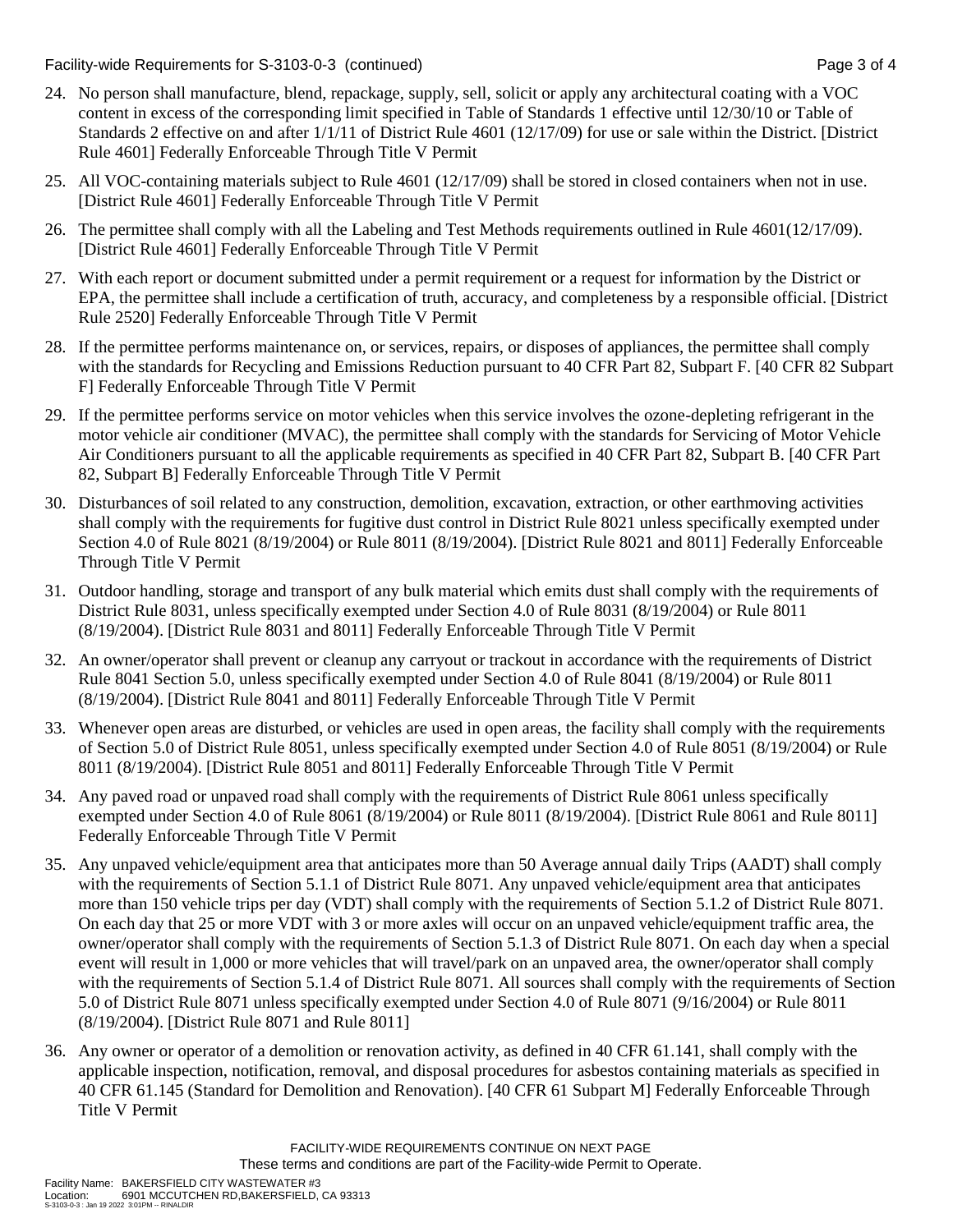Facility-wide Requirements for S-3103-0-3 (continued) Page 4 of 4

- 37. The permittee shall submit certifications of compliance with the terms and standards contained in Title V permits, including emission limits, standards and work practices, to the District and the EPA annually (or more frequently as specified in an applicable requirement or as specified by the District). The certification shall include the identification of each permit term or condition, the compliance status, whether compliance was continuous or intermittent, the methods used for determining the compliance status, and any other facts required by the District to determine the compliance status of the source. [District Rule 2520] Federally Enforceable Through Title V Permit
- 38. The permittee shall submit an application for Title V permit renewal to the District at least six months, but not greater than 18 months, prior to the permit expiration date. [District Rule 2520] Federally Enforceable Through Title V Permit
- 39. When a term is not defined in a Title V permit condition, the definition in the rule cited as the origin and authority for the condition in a Title V permits shall apply. [District Rule 2520] Federally Enforceable Through Title V Permit
- 40. Compliance with permit conditions in the Title V permit shall be deemed in compliance with the following outdated SIP requirements: Rule 401 (Madera, Fresno, Kern, Kings, San Joaquin, Stanislaus, Tulare and Merced), Rule 110 (Fresno, Stanislaus, San Joaquin), Rule 109 (Merced), Rule 113 (Madera), Rule 111 (Kern, Tulare, Kings), and Rule 202 (Fresno, Kern, Tulare, Kings, Madera, Stanislaus, Merced, San Joaquin). A permit shield is granted from these requirements. [District Rule 2520] Federally Enforceable Through Title V Permit
- 41. Compliance with permit conditions in the Title V permit shall be deemed in compliance with the following applicable requirements: SJVUAPCD Rules 1100 (12/17/92); 2010 (12/17/92); 2031 (12/17/92); 2040 (12/17/92); 2070 (12/17/92); 2080 (12/17/92); 4101 (2/17/05); 4601 (12/17/09); 8021 (8/19/2004); 8031 (8/19/2004); 8041 (8/19/2004); 8051 (8/19/2004); 8061 (8/19/2004); and 8071 (9/16/2004). A permit shield is granted from these requirements. [District Rule 2520] Federally Enforceable Through Title V Permit
- 42. On September 30, 2012, the initial Title V permit was issued. The reporting periods for the Report of Required Monitoring and the Compliance Certification Report are based upon this initial permit issuance date, unless alternative dates are approved by the District Compliance Division. These reports are due within 30 days after the end of the reporting period. [District Rule 2520] Federally Enforceable Through Title V Permit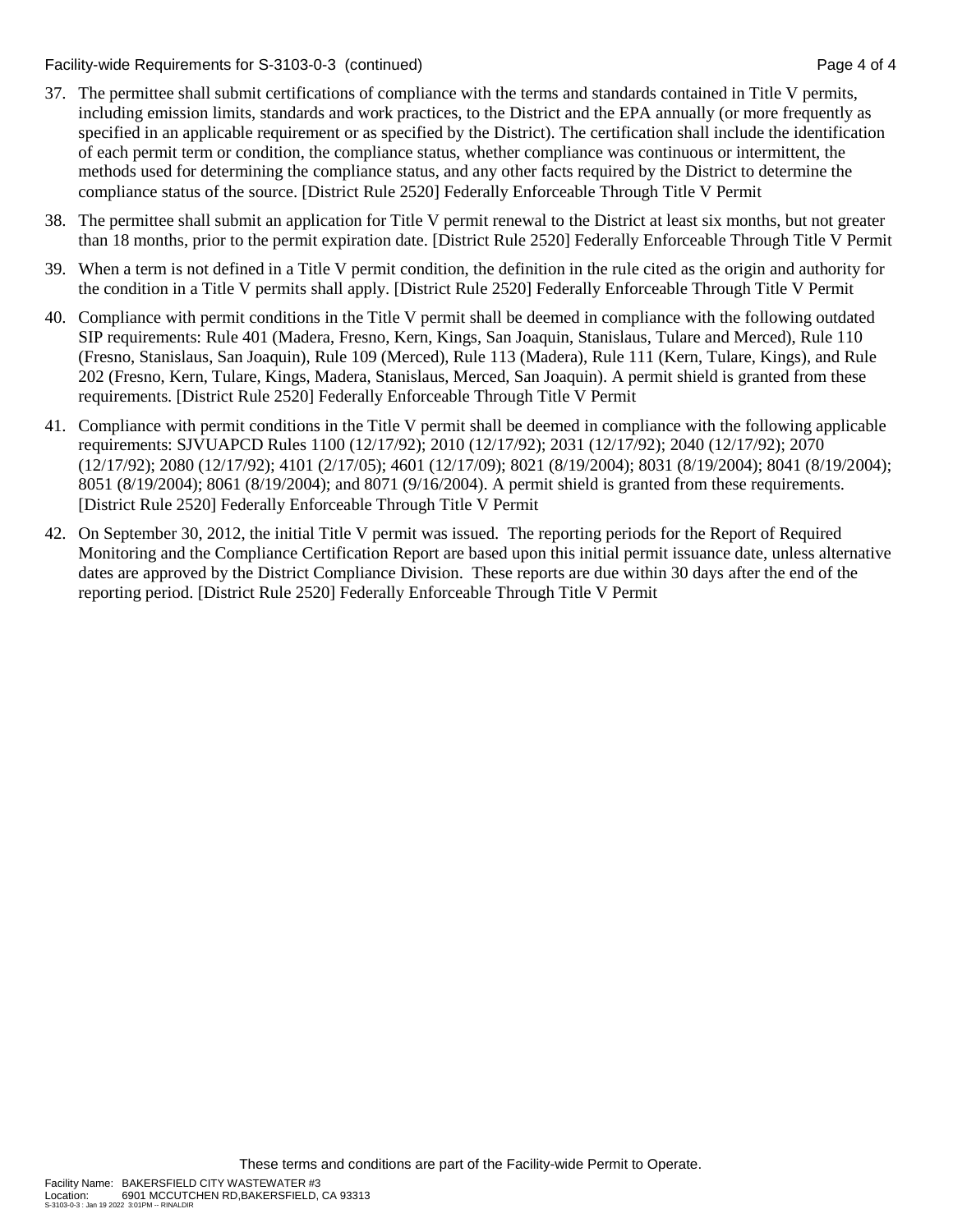### **PERMIT UNIT:** S-3103-10-3 **EXPIRATION DATE:** 01/31/2026

#### **EQUIPMENT DESCRIPTION:**

1,199 BHP CATERPILLAR MODEL #3508TA DIESEL-FIRED EMERGENCY STANDBY IC ENGINE POWERING AN ELECTRICAL GENERATOR HAS ZZZZ

- 1. The engine shall be equipped with a turbocharger and with an aftercooler or intercooler. [District Rule 2201] Federally Enforceable Through Title V Permit
- 2. This engine shall be equipped with either a positive crankcase ventilation (PCV) system that recirculates crankcase emissions into the air intake system for combustion, or a crankcase emissions control device of at least 90% control efficiency. [District Rule 2201] Federally Enforceable Through Title V Permit
- 3. The engine shall be operated with the fuel injection timing retarded four degrees from the manufacturer's standard recommended timing. [District Rule 2201] Federally Enforceable Through Title V Permit
- 4. This engine shall be equipped with an operational non-resettable elapsed time meter or other APCO approved alternative. [District Rule 4702 and 17 CCR 93115, and 40 CFR 63 Subpart ZZZZ] Federally Enforceable Through Title V Permit
- 5. This engine shall be operated and maintained in proper operating condition as recommended by the engine manufacturer or emissions control system supplier. [District Rule 4702 and 40 CFR 63 Subpart ZZZZ] Federally Enforceable Through Title V Permit
- 6. Particulate matter emissions shall not exceed 0.1 grains/dscf in concentration. [District Rule 4201] Federally Enforceable Through Title V Permit
- 7. Only CARB certified diesel fuel containing not more than 0.0015% sulfur by weight is to be used. [District Rules 2201 and 4801 and 17 CCR 93115] Federally Enforceable Through Title V Permit
- 8. During periods of operation for maintenance, testing, and required regulatory purposes, the permittee shall monitor the operational characteristics of the engine as recommended by the manufacturer or emission control system supplier (for example: check engine fluid levels, battery, cables and connections; change engine oil and filters; replace engine coolant; and/or other operational characteristics as recommended by the manufacturer or supplier). [District Rule 4702 and 40 CFR 63, Subpart ZZZZ] Federally Enforceable Through Title V Permit
- 9. This engine shall be operated only for testing and maintenance of the engine, required regulatory purposes, and during emergency situations. Operation of the engine for maintenance, testing, and required regulatory purposes shall not exceed 20 hours per calendar year. [District Rule 4702 and 17 CCR 93115 and 40 CFR 63 Subpart ZZZZ] Federally Enforceable Through Title V Permit
- 10. An emergency situation is an unscheduled electrical power outage caused by sudden and reasonably unforeseen natural disasters or sudden and reasonably unforeseen events beyond the control of the permittee. [District Rule 4702] Federally Enforceable Through Title V Permit
- 11. This engine shall not be used to produce power for the electrical distribution system, as part of a voluntary utility demand reduction program, or for an interruptible power contract. [District Rule 4702 and 40 CFR 63, Subpart ZZZZ] Federally Enforceable Through Title V Permit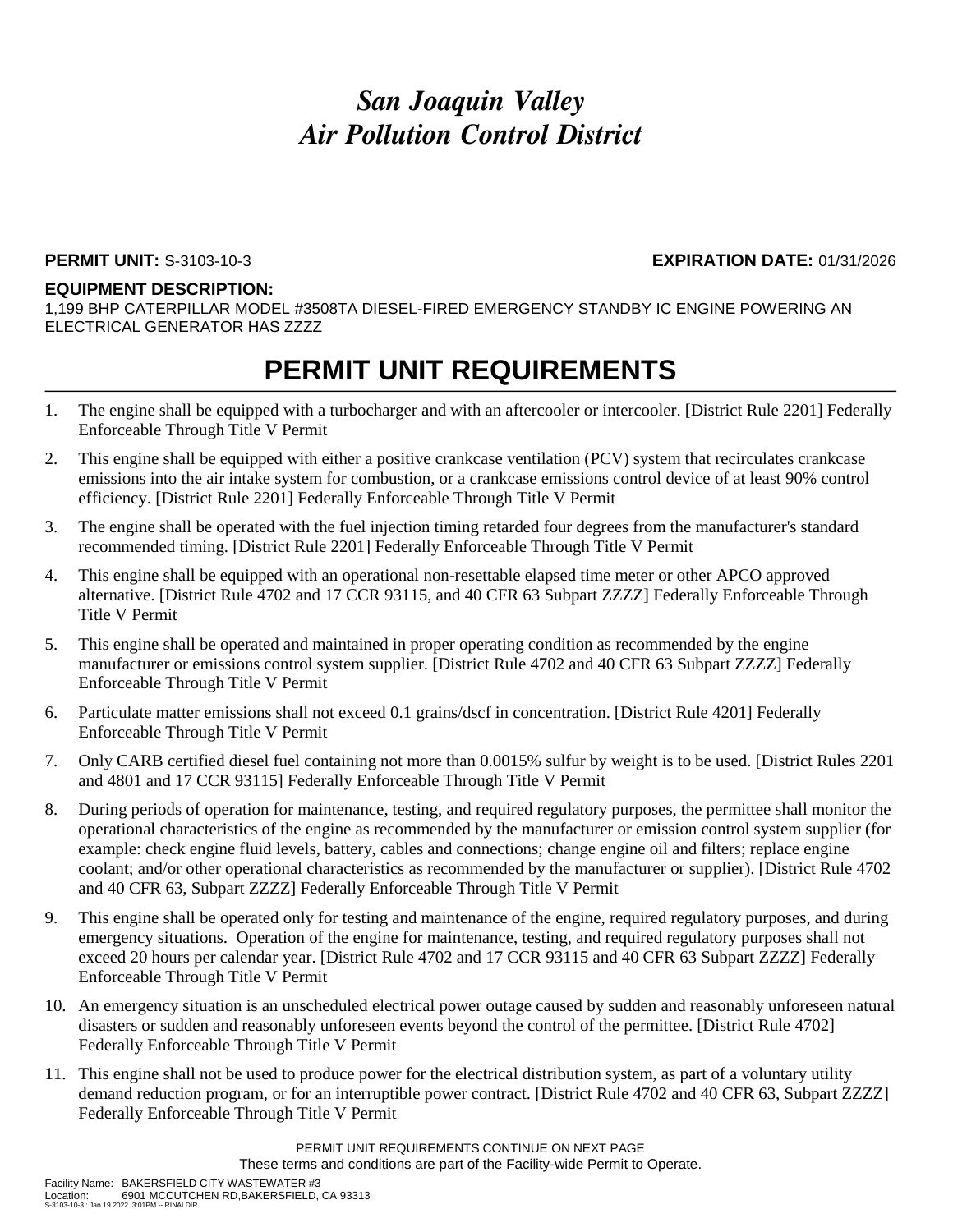Permit Unit Requirements for S-3103-10-3 (continued) **Page 2** of 2

- 12. The permittee shall maintain monthly records of emergency and non-emergency operation. Records shall include the number of hours of emergency operation, the date and number of hours of all testing and maintenance operations, the purpose of the operation (for example: load testing, weekly testing, rolling blackout, general area power outage, etc.) and records of operational characteristics monitoring. For units with automated testing systems, the operator may, as an alternative to keeping records of actual operation for testing purposes, maintain a readily accessible written record of the automated testing schedule. [District Rule 4702 and 17 CCR 93115 and 40 CFR 63, Subpart ZZZZ] Federally Enforceable Through Title V Permit
- 13. The permittee shall maintain monthly records of the type of fuel purchased, the amount of fuel purchased, date when the fuel was purchased, signature of the permittee who received the fuel, and signature of the fuel supplier indicating that the fuel was delivered. [17 CCR 93115] Federally Enforceable Through Title V Permit
- 14. All records shall be maintained and retained on-site for a period of at least 5 years and shall be made available for District inspection upon request. [District Rules 1070, 4702, 2520, 17 CCR 93115, and 40 CFR 63 Subpart ZZZZ] Federally Enforceable Through Title V Permit
- 15. On and after May 3, 2013, the engine shall be in full compliance with 40 CFR Part 63, Subpart ZZZZ (National Emission Standards for Hazardous Air Pollutants for Stationary Reciprocating Internal Combustion Engines). [40 CFR 63, Subpart ZZZZ] Federally Enforceable Through Title V Permit
- 16. On and after May 3, 2013, the permittee must minimize the engine's time spent at idle during startup and minimize the engine's startup time to a period needed for appropriate and safe loading of the engine, not to exceed 30 minutes. [40 CFR 63, Subpart ZZZZ] Federally Enforceable Through Title V Permit
- 17. On and after May 3, 2013, the engine's oil and filter shall be changed every 500 hours of operation or every 12 months, whichever comes first. [40 CFR 63, Subpart ZZZZ] Federally Enforceable Through Title V Permit
- 18. On and after May 3, 2013, the engine's air filter shall be inspected every 1,000 hours of operation or every 12 months, whichever comes first, and replaced as necessary. [40 CFR 63, Subpart ZZZZ] Federally Enforceable Through Title V Permit
- 19. On and after May 3, 2013, the engine's hoses and belts shall be inspected every 500 hours of operation or every 12 months, whichever comes first, and replaced as necessary. [40 CFR 63, Subpart ZZZZ] Federally Enforceable Through Title V Permit
- 20. On and after May 3, 2013, the permittee shall maintain records of performance tests and performance evaluations as required in §63.10(b)(2)(viii) and records of required maintenance performed on the air pollution control and monitoring equipment. [40 CFR 63, Subpart ZZZZ] Federally Enforceable Through Title V Permit
- 21. On and after May 3, 2013, the permittee shall maintain records of the occurrence and duration of each malfunction of operation (i.e., process equipment) or the air pollution control and monitoring equipment. The permittee shall also maintain records of action taken during periods of malfunction to minimize emissions in accordance with §63.6605(b), including corrective actions to restore malfunctioning process and air pollution control and monitoring equipment to its normal or usual manner of operation. [40 CFR 63, Subpart ZZZZ] Federally Enforceable Through Title V Permit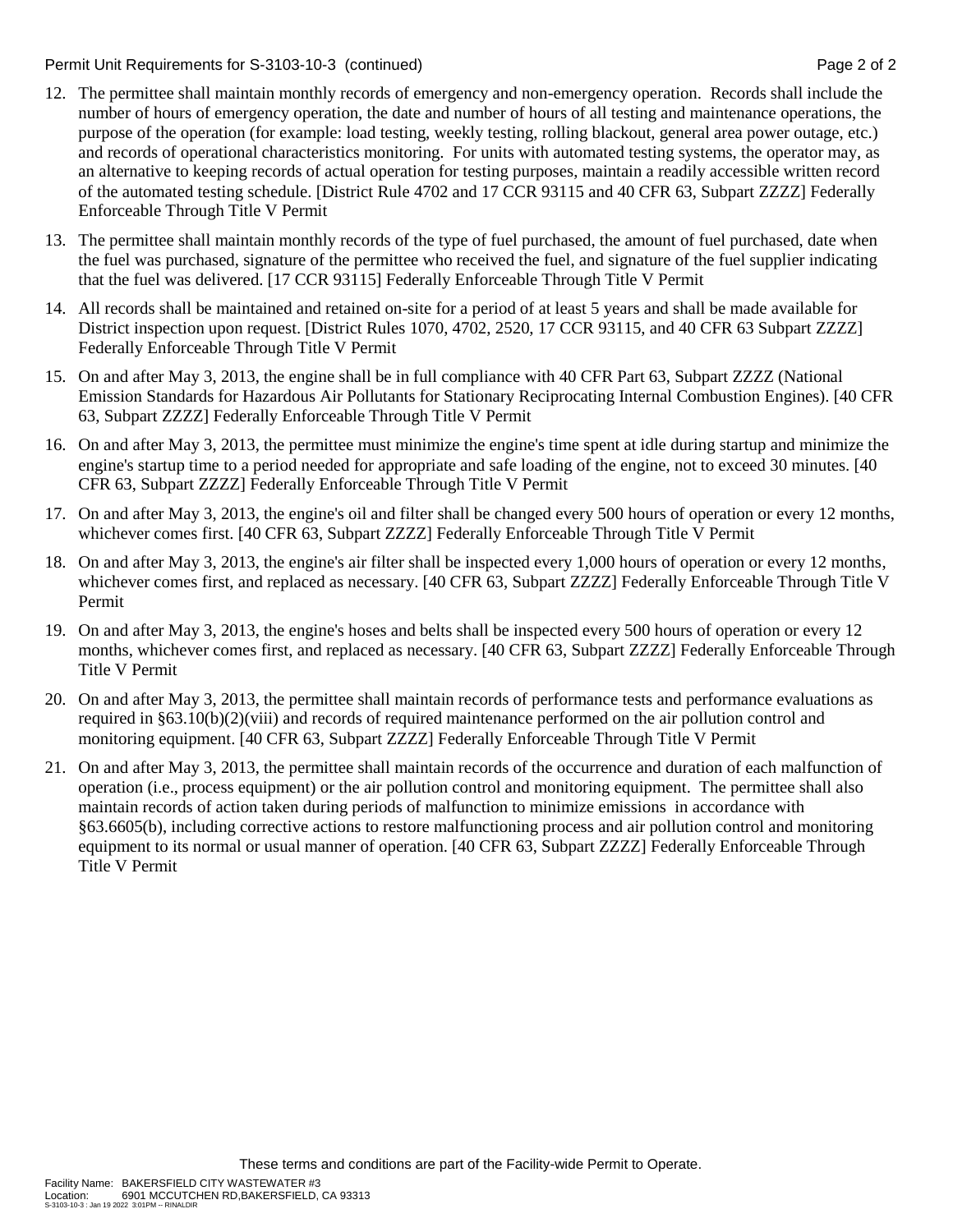#### **PERMIT UNIT:** S-3103-12-3 **EXPIRATION DATE:** 01/31/2026

#### **EQUIPMENT DESCRIPTION:**

ODOR CONTROL SYSTEM #1 ODOR CONTROL SYSTEM INCLUDING TWO BIOFILTER CELLS SERVING THE HEADWORKS, PRIMARY CLARIFIERS, SECONDARY CLARIFIERS, DAF THICKENERS, AERATION BASIN, AND OTHER MISCELLANEOUS SOURCES

### **PERMIT UNIT REQUIREMENTS**

1. See facility wide permit for requirements applicable to this permit unit. [District Rule 2080] Federally Enforceable Through Title V Permit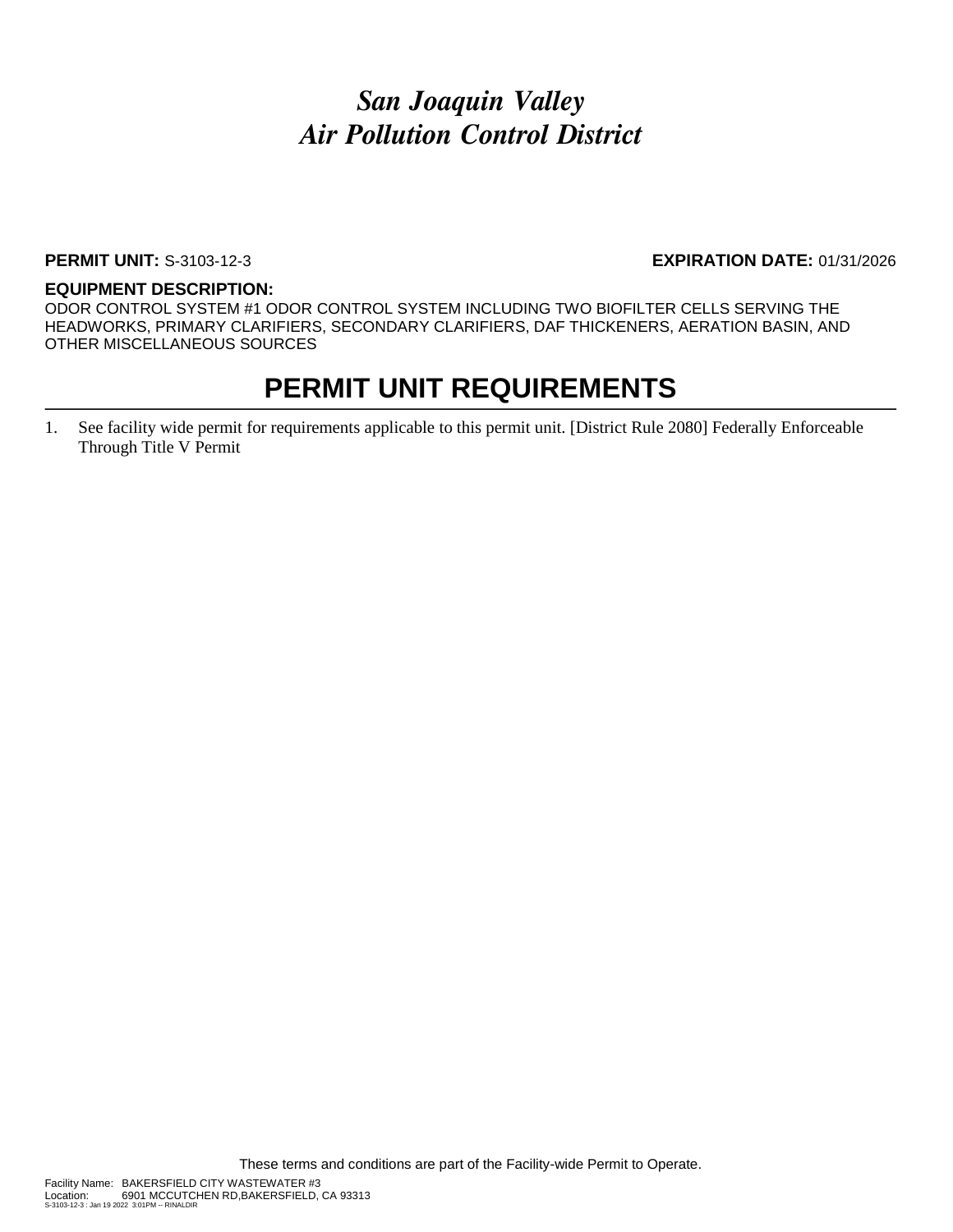#### **PERMIT UNIT:** S-3103-19-6 **EXPIRATION DATE:** 01/31/2026

#### **EQUIPMENT DESCRIPTION:**

1,175 BHP JENBACHER MODEL JMS316 DIGESTER GAS-FIRED IC ENGINE COGENERATION SYSTEM WITH TURBOCHARGER AND AIR TO FUEL RATIO CONTROLLER AND SULFATREAT FUEL GAS DRY SULFUR SCRUBBING SYSTEM SHARED WITH UNITS S-3103-20, AND '-28

- 1. No air contaminant shall be released into the atmosphere which causes a public nuisance. [District Rule 4102] Federally Enforceable Through Title V Permit
- 2. No air contaminant shall be discharged into the atmosphere for a period or periods aggregating more than three minutes in any one hour which is as dark as, or darker than, Ringelmann 1 or 20% opacity. [District Rule 4101] Federally Enforceable Through Title V Permit
- 3. Particulate matter emissions shall not exceed 0.1 grains/dscf in concentration. [District Rule 4201] Federally Enforceable Through Title V Permit
- 4. This engine shall be equipped with an operational non-resettable elapsed time meter or other APCO approved alternative. [District Rule 4702] Federally Enforceable Through Title V Permit
- 5. Total annual operating hours of digester gas fired cogeneration engines S-3103-19 and '-20 shall not exceed 17,196 hours per calendar year. [District Rule 2201] Federally Enforceable Through Title V Permit
- 6. Engine shall operate according to the manufacturer's specifications. [District Rule 4702] Federally Enforceable Through Title V Permit
- 7. Total sulfur content of digester gas combusted in this unit shall not exceed 20 ppmvd. [District Rule 2201] Federally Enforceable Through Title V Permit
- 8. Emission rates shall not exceed any of the following: NOx (as NO2): 0.6 g/bhp-hr, PM10: 0.04 g/bhp-hr, CO: 2.5 g/bhp-hr, or VOC (as methane): 0.25 g/bhp-hr. [District Rules 2201 and 4702] Federally Enforceable Through Title V Permit
- 9. Combined annual emissions from permit units S-3103-19, '-20 and '-28 shall not exceed any one of the following: 26,726 lb-NOx/yr; 867 lb-SOx/yr; 2,891 lb-PM10/yr; 111,360 lb-CO/yr; 11,136 lb-VOC/yr. [District Rule 2201] Federally Enforceable Through Title V Permit
- 10. The permittee shall monitor and record the stack concentration of NOx, CO, and O2 at least once every month (in which a source test is not performed) using a portable emission monitor that meets District specifications. Monitoring shall not be required if the engine is not in operation, i.e. the engine need not be started solely to perform monitoring. Monitoring shall be performed within 5 days of restarting the engine unless monitoring has been performed within the last month. Records must be maintained of the dates of non-operation to validate extended monitoring frequencies. [District Rule 4702] Federally Enforceable Through Title V Permit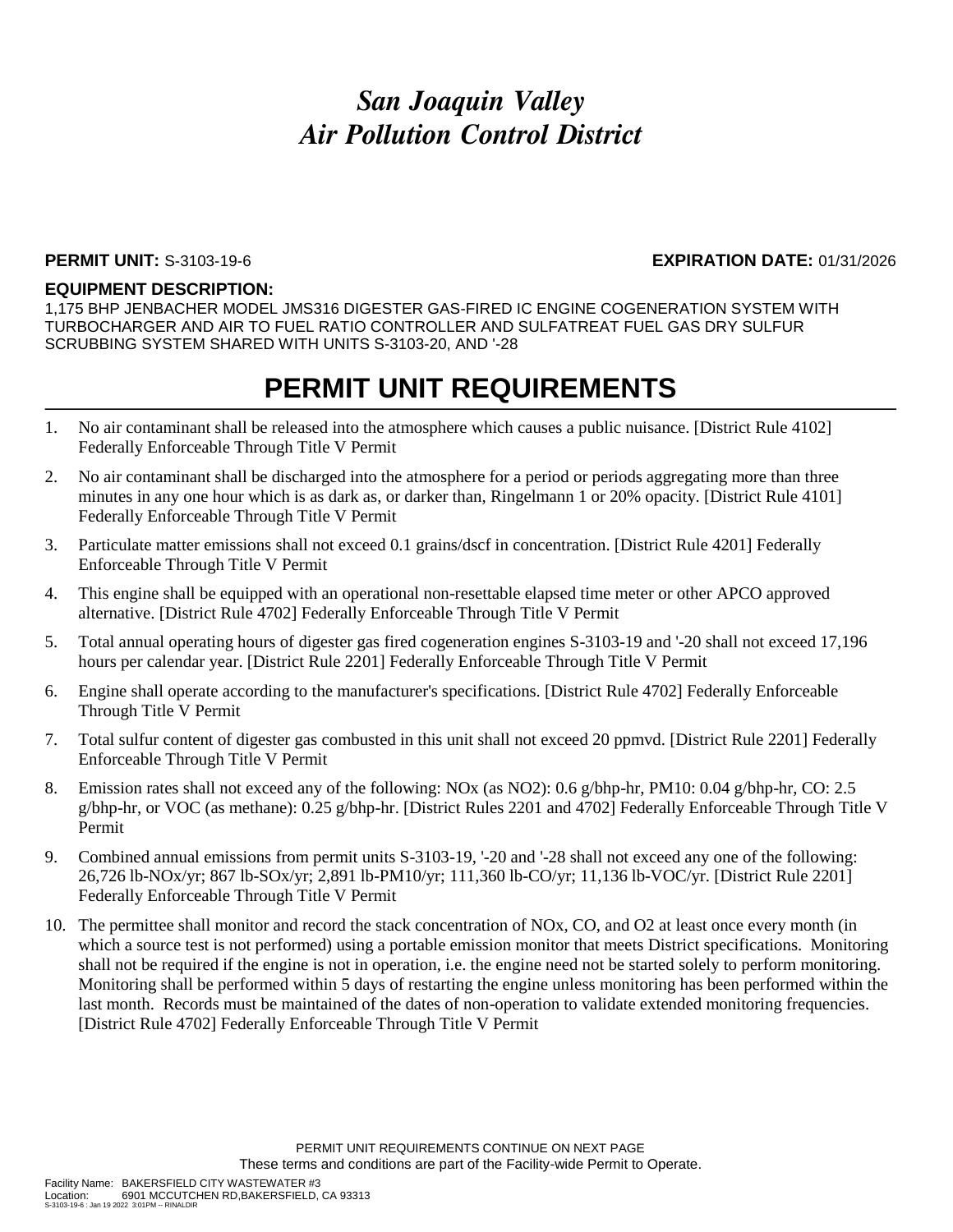Permit Unit Requirements for S-3103-19-6 (continued) **Page 2** of 3

- 11. If either the NOx or CO concentrations corrected to 15% O2, as measured by the portable analyzer, exceed the allowable emission concentration, the permittee shall return the emissions to within the acceptable range as soon as possible, but no longer than 8 hours after detection. If the portable analyzer readings continue to exceed the allowable emissions concentration after 8 hours, the permittee shall notify the District within the following 1 hour, and conduct a certified source test within 60 days of the first exceedance. In lieu of conducting a source test, the permittee may stipulate a violation has occurred, subject to enforcement action. The permittee must then correct the violation, show compliance has been re-established, and resume monitoring procedures. If the deviations are the result of a qualifying breakdown condition pursuant to Rule 1100, the permittee may fully comply with Rule 1100 in lieu of performing the notification and testing required by this condition. [District Rule 4702] Federally Enforceable Through Title V Permit
- 12. All alternate monitoring parameter emission readings shall be taken with the unit operating either at conditions representative of normal operations or conditions specified in the permit-to-operate. The analyzer shall be calibrated, maintained, and operated in accordance with the manufacturer's specifications and recommendations or a protocol approved by the APCO. Emission readings taken shall be averaged over a 15 consecutive-minute period by either taking a cumulative 15 consecutive-minute sample reading or by taking at least five (5) readings, evenly spaced out over the 15 consecutive-minute period. [District Rule 4702] Federally Enforceable Through Title V Permit
- 13. The permittee shall maintain records of: (1) the date and time of NOx, CO, and O2 measurements, (2) the O2 concentration in percent and the measured NOx and CO concentrations corrected to 15% O2, (3) make and model of exhaust gas analyzer, (4) exhaust gas analyzer calibration records, and (5) a description of any corrective action taken to maintain the emissions within the acceptable range. [District Rule 4702] Federally Enforceable Through Title V Permit
- 14. Source testing to measure NOx, CO, and VOC emissions from this unit while firing digester gas shall be conducted not less than once every 24 months. [District Rule 4702] Federally Enforceable Through Title V Permit
- 15. Emissions source testing shall be conducted with the engine operating either at conditions representative of normal operations or conditions specified in the Permit to Operate. [District Rule 4702] Federally Enforceable Through Title V Permit
- 16. For emissions source testing, the arithmetic average of three 30-consecutive-minute test runs shall apply. If two of three runs are above an applicable limit, the test cannot be used to demonstrate compliance with an applicable limit. VOC emissions shall be reported as methane. VOC, NOx, and CO concentrations shall be reported in ppmv, corrected to 15% oxygen. [District Rule 4702] Federally Enforceable Through Title V Permit
- 17. The following test methods shall be used: NOx (ppmv) EPA Method 7E or ARB Method 100, CO (ppmv) EPA Method 10 or ARB Method 100, stack gas oxygen - EPA Method 3 or 3A or ARB Method 100, and VOC (ppmv) - EPA Method 18, 25A or 25B, or ARB Method 100. [District Rules 1081 and 4702] Federally Enforceable Through Title V Permit
- 18. Source testing shall be conducted using the methods and procedures approved by the District. The District must be notified at least 30 days prior to any compliance source test, and a source test plan must be submitted for approval at least 15 days prior to testing. [District Rule 1081] Federally Enforceable Through Title V Permit
- 19. The results of each source test shall be submitted to the District within 60 days thereafter. [District Rule 1081] Federally Enforceable Through Title V Permit
- 20. The permittee shall maintain an engine operating log to demonstrate compliance. The engine operating log shall include, on a monthly basis, the following information: total hours of operation, type of fuel used, maintenance or modifications performed, monitoring data, compliance source test results, and any other information necessary to demonstrate compliance. [District Rule 4702] Federally Enforceable Through Title V Permit
- 21. The permittee shall update the I&M plan for this engine prior to any planned change in operation. The permittee must notify the District no later than seven days after changing the I&M plan and must submit an updated I&M plan to the APCO for approval no later than 14 days after the change. The date and time of the change to the I&M plan shall be recorded in the engine's operating log. For modifications, the revised I&M plan shall be submitted to and approved by the APCO prior to issuance of the Permit to Operate. The permittee may request a change to the I&M plan at any time. [District Rule 4702] Federally Enforceable Through Title V Permit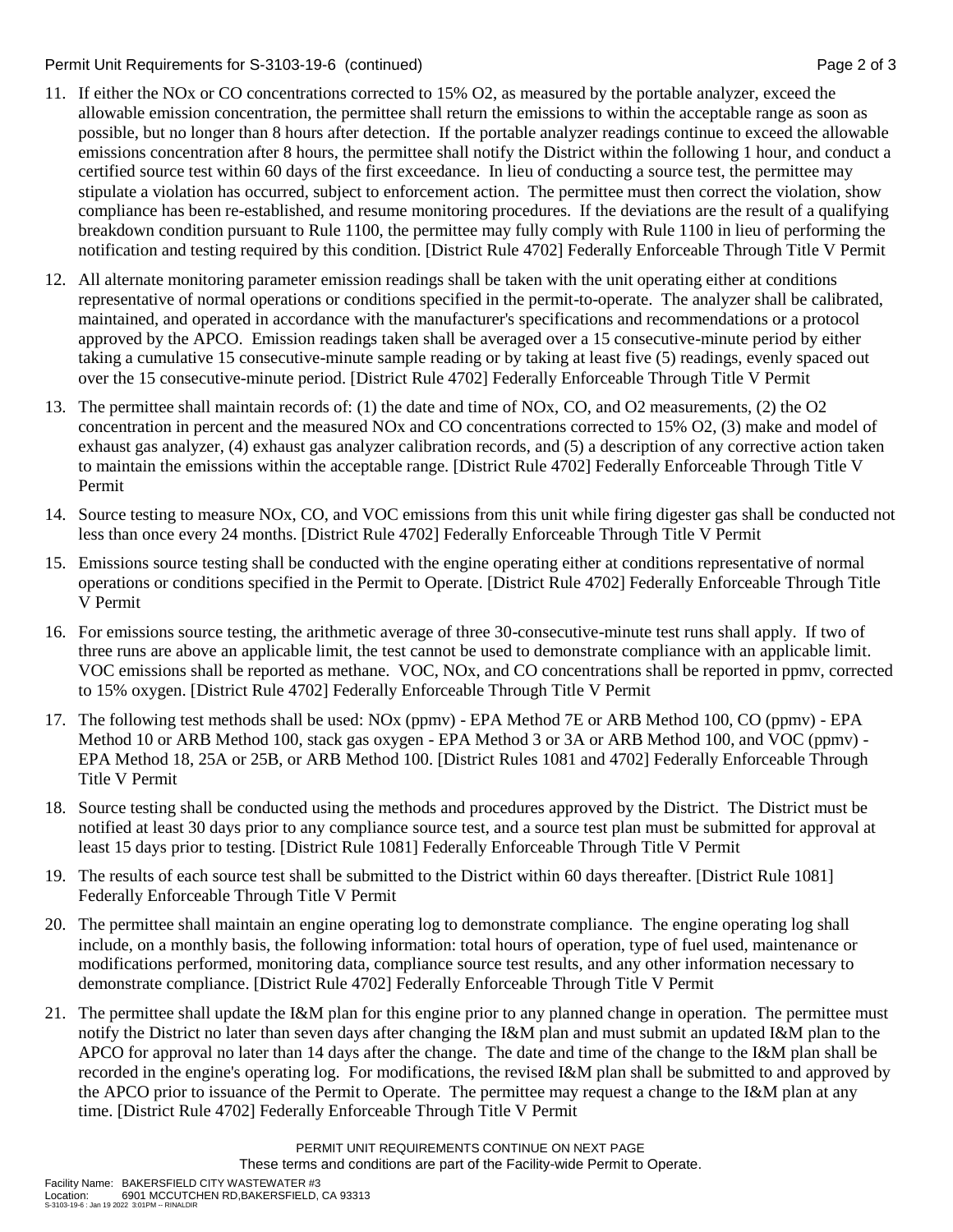Permit Unit Requirements for S-3103-19-6 (continued) **Page 3** of 3

- 22. All vessel hatches and openings shall remain closed during operation of SulfaTreat H2S scrubber. [District Rules 2201 and 4102] Federally Enforceable Through Title V Permit
- 23. No components (i.e., valves, flanges, etc.) associated with the SulfaTreat unit shall be the source of any leak greater than 10,000 ppmv (as methane) when measured at a distance no greater than 1 cm from the potential source per EPA Method 21. [District Rule 2201] Federally Enforceable Through Title V Permit
- 24. Influent and effluent gas streams of SulfaTreat system shall be sampled at least monthly for H2S content of effluent gas to determine when recharging is required. [District Rule 2201] Federally Enforceable Through Title V Permit
- 25. During recharging of the H2S scrubber, untreated vapors shall not be introduced into the fuel system or vented to the atmosphere. [District Rule 2201] Federally Enforceable Through Title V Permit
- 26. The following test method shall be used for fuel gas sulfur content ASTM D3246 or double GC for H2S and mercaptans. [District Rule 2201] Federally Enforceable Through Title V Permit
- 27. Record of H2S content of effluent gas shall be maintained. The records shall include identification of the equipment, date of inspection, corrective action taken, and identification of the individual performing the inspection. [District Rule 2201] Federally Enforceable Through Title V Permit
- 28. The permittee shall maintain all necessary records in order to show compliance with the annual shared emission limit from permit units S-3103-19, '-20 and '-28. [District Rule 2201] Federally Enforceable Through Title V Permit
- 29. All records shall be maintained and retained on-site for a minimum of five (5) years, and shall be made available for District inspection upon request. [District Rules 2520 and 4702] Federally Enforceable Through Title V Permit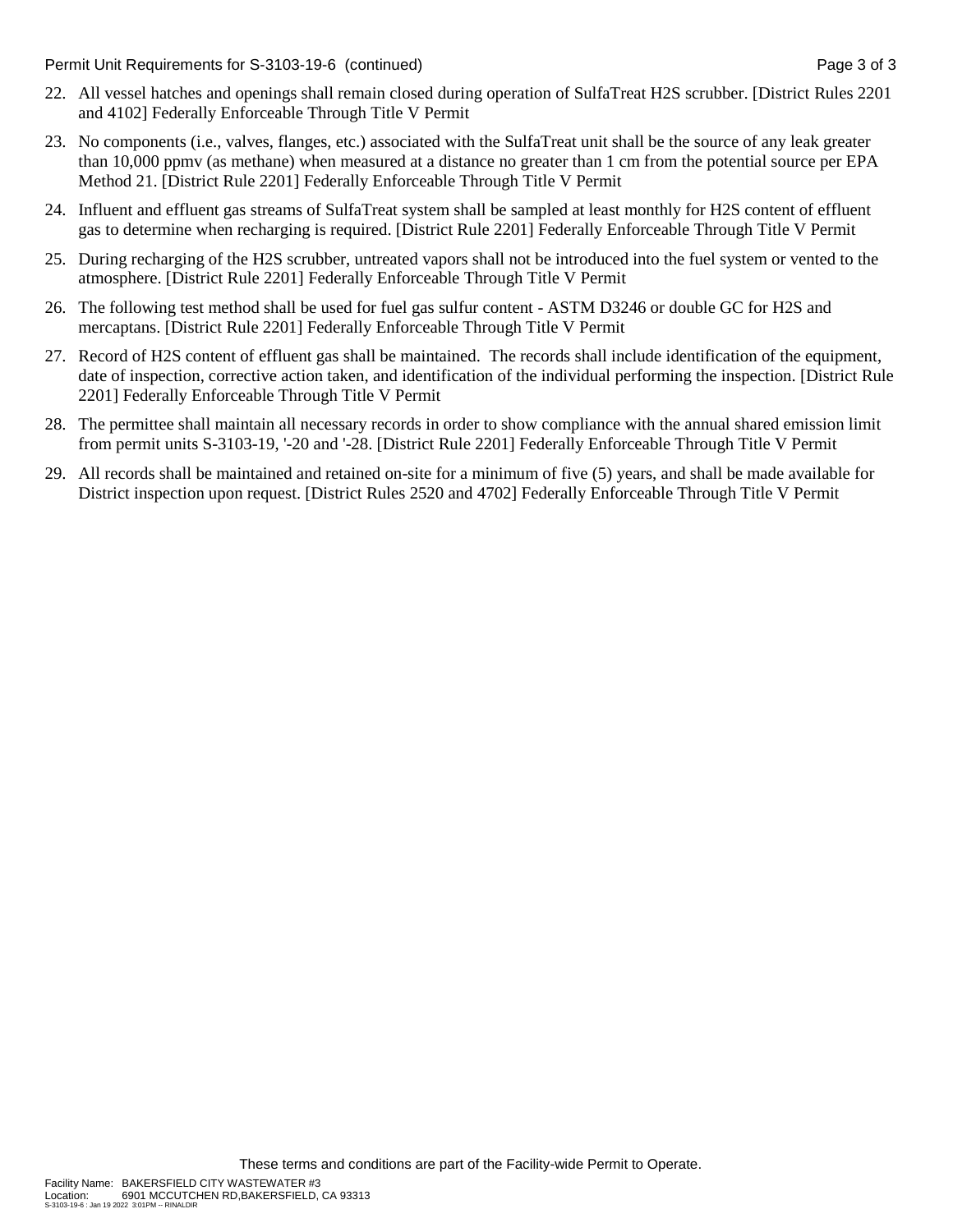### **PERMIT UNIT:** S-3103-20-8 **EXPIRATION DATE:** 01/31/2026

#### **EQUIPMENT DESCRIPTION:**

1,175 BHP JENBACHER MODEL JMS316 DIGESTER GAS-FIRED IC ENGINE COGENERATION SYSTEM WITH TURBOCHARGER AND AIR TO FUEL RATIO CONTROLLER

- 1. While dormant, the fuel line shall be physically disconnected from the unit. [District Rule 2080] Federally Enforceable Through Title V Permit
- 2. Permittee shall submit written notification to the District upon designating the unit as dormant or active. [District Rule 2080] Federally Enforceable Through Title V Permit
- 3. While dormant, normal source testing shall not be required. [District Rule 2080] Federally Enforceable Through Title V Permit
- 4. Upon recommencing operation of this unit, normal source testing shall resume. [District Rule 2080] Federally Enforceable Through Title V Permit
- 5. Any source testing required by this permit shall be performed within 60 days of recommencing operation of this unit, regardless of whether the unit remains active or is again designated as dormant. [District Rule 2080] Federally Enforceable Through Title V Permit
- 6. Records of all dates and times that this unit is designated as dormant or active, and copies of all corresponding notices to the District, shall be maintained, retained for a period of at least five years, and made available for District inspection upon request. [District Rule 1070] Federally Enforceable Through Title V Permit
- 7. No air contaminant shall be released into the atmosphere which causes a public nuisance. [District Rule 4102] Federally Enforceable Through Title V Permit
- 8. No air contaminant shall be discharged into the atmosphere for a period or periods aggregating more than three minutes in any one hour which is as dark as, or darker than, Ringelmann 1 or 20% opacity. [District Rule 4101] Federally Enforceable Through Title V Permit
- 9. Particulate matter emissions shall not exceed 0.1 grains/dscf in concentration. [District Rule 4201] Federally Enforceable Through Title V Permit
- 10. This engine shall be equipped with an operational non-resettable elapsed time meter or other APCO approved alternative. [District Rule 4702] Federally Enforceable Through Title V Permit
- 11. Total annual operating hours of digester gas fired cogeneration engines S-3103-19 and '-20 shall not exceed 17,196 hours per calendar year. [District Rule 2201] Federally Enforceable Through Title V Permit
- 12. Engine shall operate according to the manufacturer's specifications. [District Rule 4702] Federally Enforceable Through Title V Permit
- 13. Total sulfur content of digester gas combusted in this unit shall not exceed 20 ppmvd. [District Rule 2201] Federally Enforceable Through Title V Permit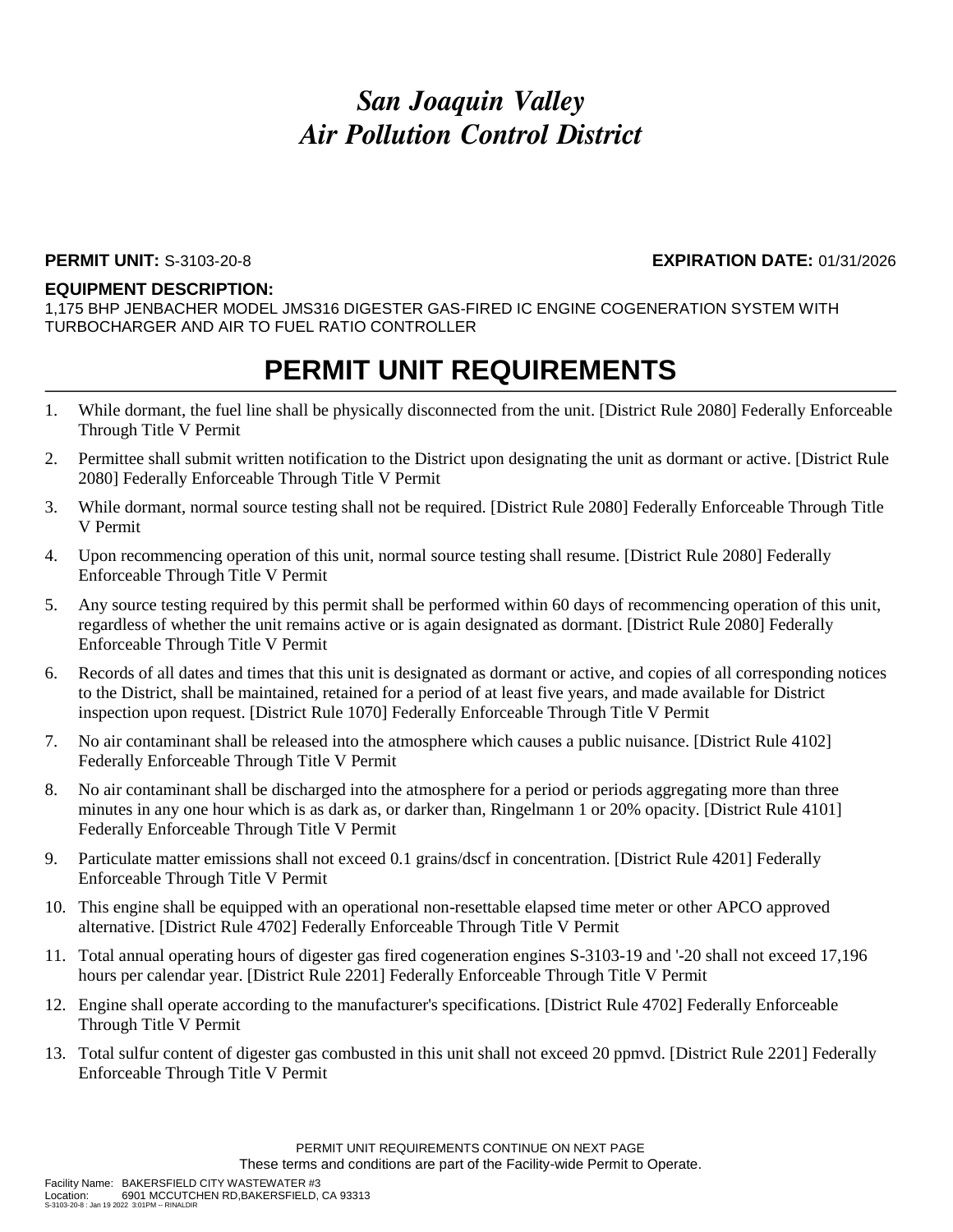Permit Unit Requirements for S-3103-20-8 (continued) **Page 2** of 3

- 14. Emission rates shall not exceed any of the following: NOx (as NO2): 0.6 g/bhp-hr, PM10: 0.04 g/bhp-hr, CO: 2.5 g/bhp-hr, or VOC (as methane): 0.25 g/bhp-hr. [District Rules 2201 and 4702] Federally Enforceable Through Title V Permit
- 15. Combined annual emissions from permit units S-3103-19, '-20 and '-28 shall not exceed any one of the following: 26,726 lb-NOx/yr; 867 lb-SOx/yr; 2,891 lb-PM10/yr; 111,360 lb-CO/yr; 11,136 lb-VOC/yr. [District Rule 2201] Federally Enforceable Through Title V Permit
- 16. The permittee shall monitor and record the stack concentration of NOx, CO, and O2 at least once every month (in which a source test is not performed) using a portable emission monitor that meets District specifications. Monitoring shall not be required if the engine is not in operation, i.e. the engine need not be started solely to perform monitoring. Monitoring shall be performed within 5 days of restarting the engine unless monitoring has been performed within the last month. Records must be maintained of the dates of non-operation to validate extended monitoring frequencies. [District Rule 4702] Federally Enforceable Through Title V Permit
- 17. If either the NOx or CO concentrations corrected to 15% O2, as measured by the portable analyzer, exceed the allowable emission concentration, the permittee shall return the emissions to within the acceptable range as soon as possible, but no longer than 8 hours after detection. If the portable analyzer readings continue to exceed the allowable emissions concentration after 8 hours, the permittee shall notify the District within the following 1 hour, and conduct a certified source test within 60 days of the first exceedance. In lieu of conducting a source test, the permittee may stipulate a violation has occurred, subject to enforcement action. The permittee must then correct the violation, show compliance has been re-established, and resume monitoring procedures. If the deviations are the result of a qualifying breakdown condition pursuant to Rule 1100, the permittee may fully comply with Rule 1100 in lieu of performing the notification and testing required by this condition. [District Rule 4702] Federally Enforceable Through Title V Permit
- 18. All alternate monitoring parameter emission readings shall be taken with the unit operating either at conditions representative of normal operations or conditions specified in the permit-to-operate. The analyzer shall be calibrated, maintained, and operated in accordance with the manufacturer's specifications and recommendations or a protocol approved by the APCO. Emission readings taken shall be averaged over a 15 consecutive-minute period by either taking a cumulative 15 consecutive-minute sample reading or by taking at least five (5) readings, evenly spaced out over the 15 consecutive-minute period. [District Rule 4702] Federally Enforceable Through Title V Permit
- 19. The permittee shall maintain records of: (1) the date and time of NOx, CO, and O2 measurements, (2) the O2 concentration in percent and the measured NOx and CO concentrations corrected to 15% O2, (3) make and model of exhaust gas analyzer, (4) exhaust gas analyzer calibration records, and (5) a description of any corrective action taken to maintain the emissions within the acceptable range. [District Rule 4702] Federally Enforceable Through Title V Permit
- 20. Source testing to measure NOx, CO, and VOC emissions from this unit while firing digester gas shall be conducted not less than once every 24 months. [District Rule 4702] Federally Enforceable Through Title V Permit
- 21. Emissions source testing shall be conducted with the engine operating either at conditions representative of normal operations or conditions specified in the Permit to Operate. [District Rule 4702] Federally Enforceable Through Title V Permit
- 22. For emissions source testing, the arithmetic average of three 30-consecutive-minute test runs shall apply. If two of three runs are above an applicable limit, the test cannot be used to demonstrate compliance with an applicable limit. VOC emissions shall be reported as methane. VOC, NOx, and CO concentrations shall be reported in ppmv, corrected to 15% oxygen. [District Rule 4702] Federally Enforceable Through Title V Permit
- 23. The following test methods shall be used: NOx (ppmv) EPA Method 7E or ARB Method 100, CO (ppmv) EPA Method 10 or ARB Method 100, stack gas oxygen - EPA Method 3 or 3A or ARB Method 100, and VOC (ppmv) - EPA Method 18, 25A or 25B, or ARB Method 100. [District Rules 1081 and 4702] Federally Enforceable Through Title V Permit
- 24. Source testing shall be conducted using the methods and procedures approved by the District. The District must be notified at least 30 days prior to any compliance source test, and a source test plan must be submitted for approval at least 15 days prior to testing. [District Rule 1081] Federally Enforceable Through Title V Permit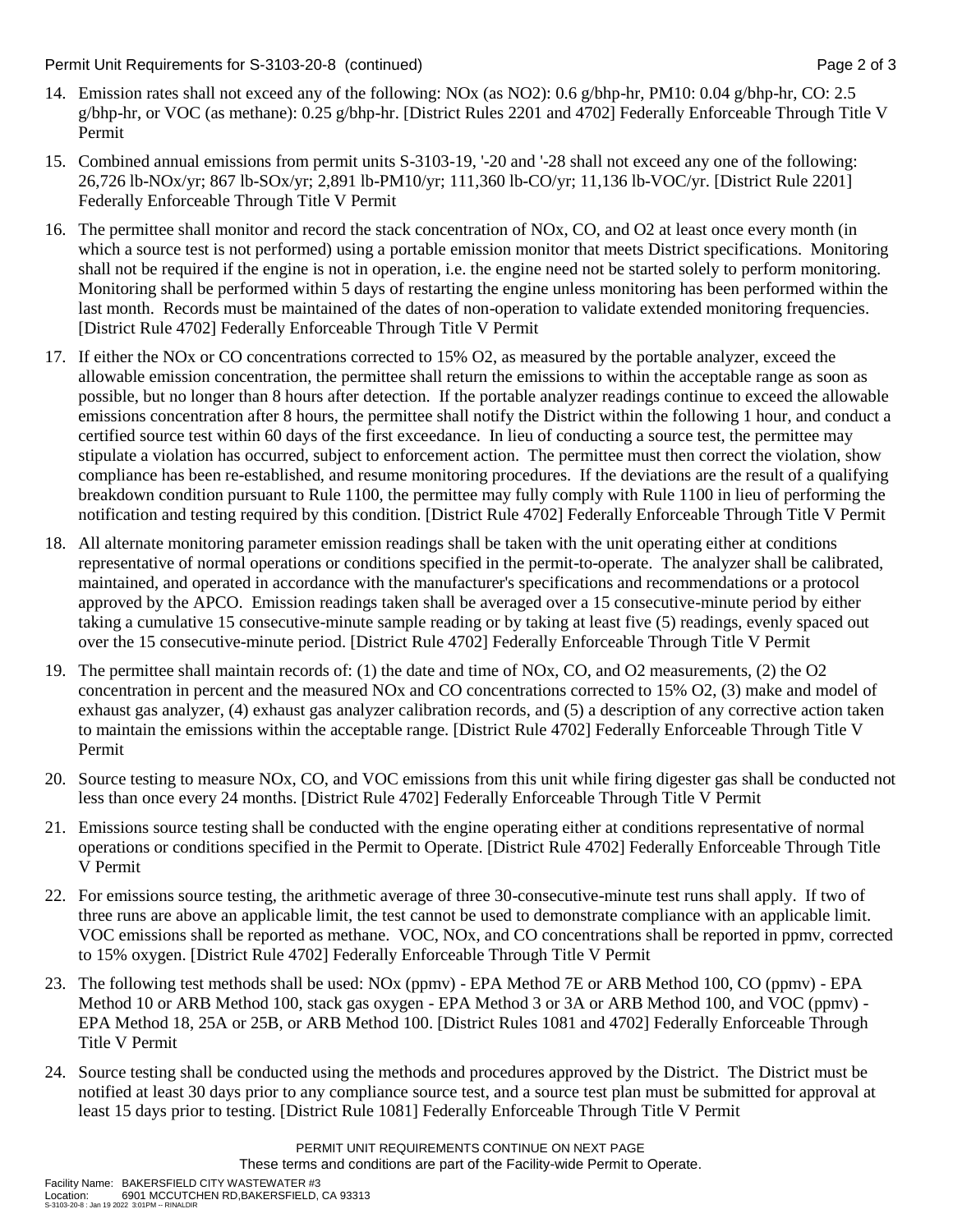Permit Unit Requirements for S-3103-20-8 (continued) **Page 3** of 3

- 25. The results of each source test shall be submitted to the District within 60 days thereafter. [District Rule 1081] Federally Enforceable Through Title V Permit
- 26. The permittee shall maintain an engine operating log to demonstrate compliance. The engine operating log shall include, on a monthly basis, the following information: total hours of operation, type of fuel used, maintenance or modifications performed, monitoring data, compliance source test results, and any other information necessary to demonstrate compliance. [District Rule 4702] Federally Enforceable Through Title V Permit
- 27. The permittee shall update the I&M plan for this engine prior to any planned change in operation. The permittee must notify the District no later than seven days after changing the I&M plan and must submit an updated I&M plan to the APCO for approval no later than 14 days after the change. The date and time of the change to the I&M plan shall be recorded in the engine's operating log. For modifications, the revised I&M plan shall be submitted to and approved by the APCO prior to issuance of the Permit to Operate. The permittee may request a change to the I&M plan at any time. [District Rule 4702] Federally Enforceable Through Title V Permit
- 28. The permittee shall maintain all necessary records in order to show compliance with the annual shared emission limit from permit units S-3103-19, '-20 and '-28. [District Rule 2201] Federally Enforceable Through Title V Permit
- 29. All records shall be maintained and retained on-site for a minimum of five (5) years, and shall be made available for District inspection upon request. [District Rules 2520 and 4702] Federally Enforceable Through Title V Permit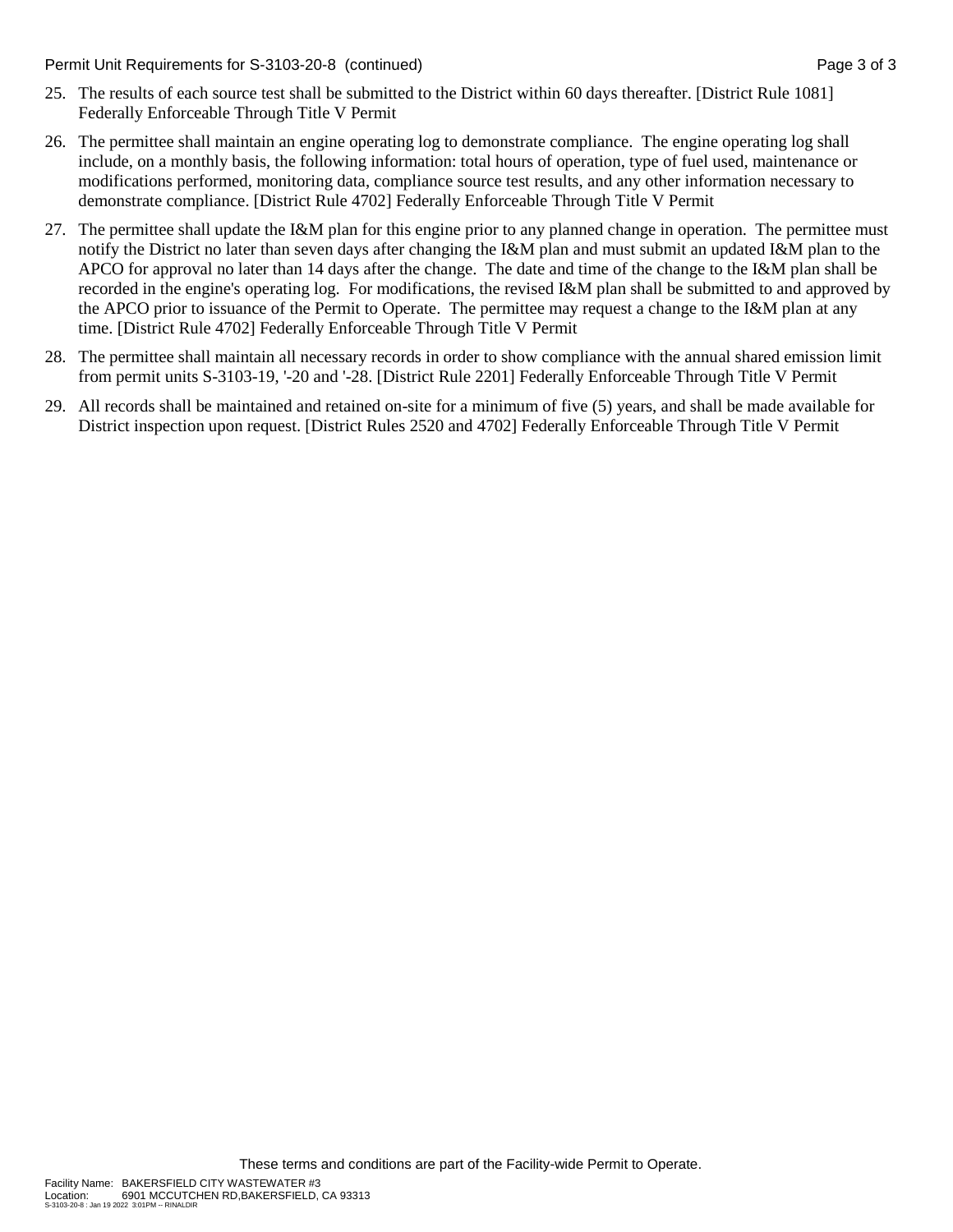#### **PERMIT UNIT:** S-3103-22-3 **EXPIRATION DATE:** 01/31/2026

#### **EQUIPMENT DESCRIPTION:**

2,937 BHP CATERPILLAR MODEL 3516C TA TIER 2 CERTIFIED DIESEL FIRED EMERGENCY STANDBY IC ENGINE POWERING AN ELECTRICAL GENERATOR (AERATION BLOWER 1)

- 1. Only CARB certified diesel fuel containing not more than 0.0015% sulfur by weight is to be used. [District Rules 2201 and 4801, 40 CFR Part 60, Subpart IIII, and 17 CCR 93115] Federally Enforceable Through Title V Permit
- 2. This engine shall be equipped with an operational non-resettable elapsed time meter or other APCO approved alternative. [District Rule 4702, 40 CFR Part 60, Subpart IIII, and 17 CCR 93115] Federally Enforceable Through Title V Permit
- 3. This engine shall be equipped with either a positive crankcase ventilation (PCV) system that recirculates crankcase emissions into the air intake system for combustion, or a crankcase emissions control device of at least 90% control efficiency. [District Rule 2201] Federally Enforceable Through Title V Permit
- 4. This engine shall be operated only for testing and maintenance of the engine, required regulatory purposes, and during emergency situations. Operation of the engine for maintenance, testing, and required regulatory purposes shall not exceed 50 hours per calendar year. [District Rule 4702, 40 CFR Part 60, Subpart IIII, and 17 CCR 93115] Federally Enforceable Through Title V Permit
- 5. An emergency situation is an unscheduled electrical power outage caused by sudden and reasonably unforeseen natural disasters or sudden and reasonably unforeseen events beyond the control of the permittee. [District Rule 4702] Federally Enforceable Through Title V Permit
- 6. This engine shall not be used to produce power for the electrical distribution system, as part of a voluntary utility demand reduction program, or for an interruptible power contract. [District Rule 4702] Federally Enforceable Through Title V Permit
- 7. The exhaust stack shall vent vertically upward. The vertical exhaust flow shall not be impeded by a rain cap (flapper ok), roof overhang, or any other obstruction. [District Rule 4102] Federally Enforceable Through Title V Permit
- 8. Particulate matter emissions shall not exceed 0.1 grains/dscf in concentration. [District Rule 4201] Federally Enforceable Through Title V Permit
- 9. Emissions from this IC engine shall not exceed any of the following limits: 5.39 g-NOx/bhp-hr, 0.29 g-CO/bhp-hr, or 0.11 g-VOC/bhp-hr. [District Rule 2201 and 13 CCR 2423 and 17 CCR 93115] Federally Enforceable Through Title V Permit
- 10. Emissions from this IC engine shall not exceed 0.026 g-PM10/bhp-hr based on USEPA certification using ISO 8178 test procedure. [District Rules 2201 and 4102 and 13 CCR 2423 and 17 CCR 93115] Federally Enforceable Through Title V Permit
- 11. This engine shall be operated and maintained in proper operating condition as recommended by the engine manufacturer or emissions control system supplier. [District Rule 4702 and 40 CFR Part 60, Subpart IIII] Federally Enforceable Through Title V Permit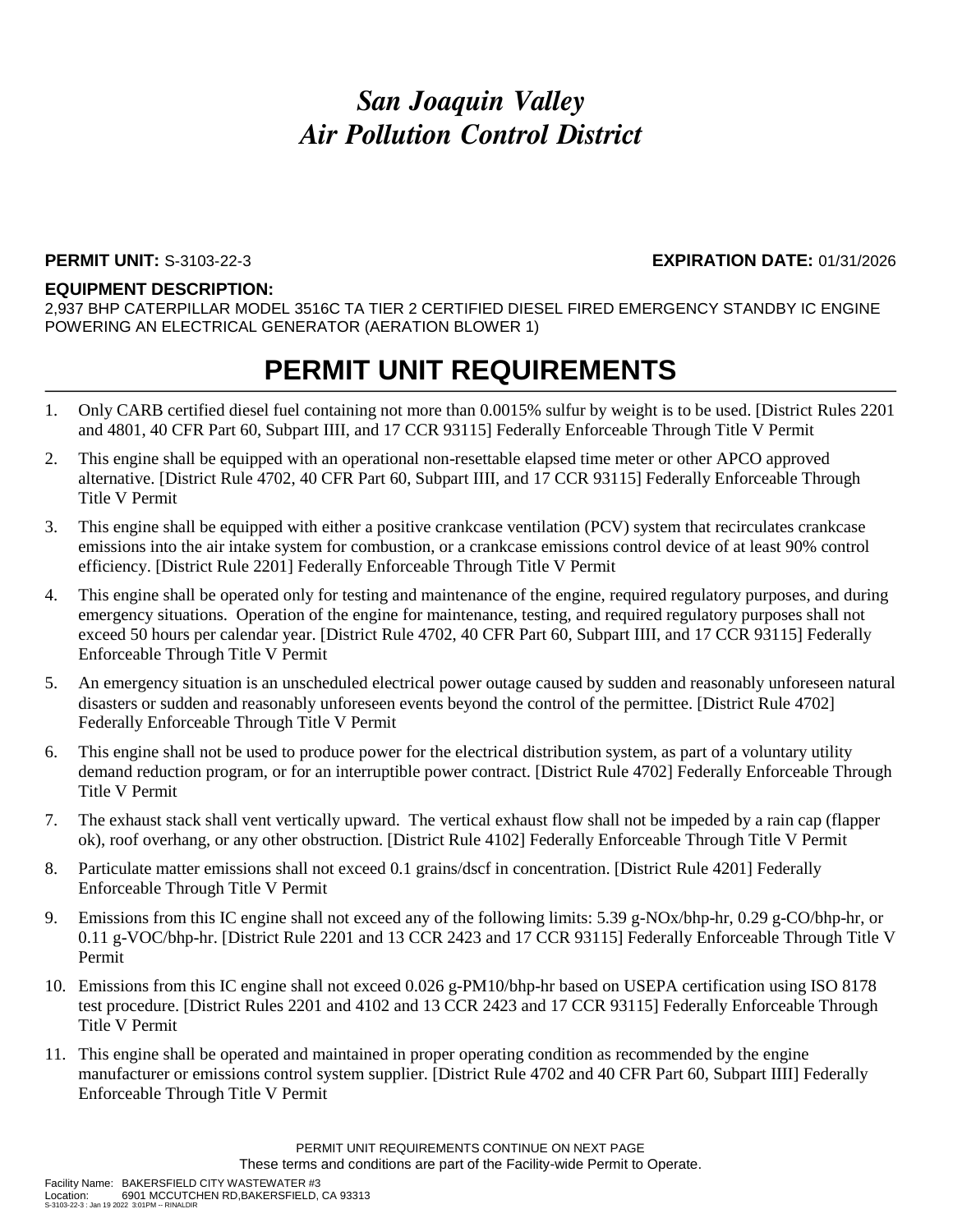Permit Unit Requirements for S-3103-22-3 (continued) **Page 2** of 2

- 12. During periods of operation for maintenance, testing, and required regulatory purposes, the permittee shall monitor the operational characteristics of the engine as recommended by the manufacturer or emission control system supplier (for example: check engine fluid levels, battery, cables and connections; change engine oil and filters; replace engine coolant; and/or other operational characteristics as recommended by the manufacturer or supplier). [District Rule 4702] Federally Enforceable Through Title V Permit
- 13. The permittee shall maintain monthly records of emergency and non-emergency operation. Records shall include the number of hours of emergency operation, the date and number of hours of all testing and maintenance operations, the purpose of the operation (for example: load testing, weekly testing, rolling blackout, general area power outage, etc.) and records of operational characteristics monitoring. For units with automated testing systems, the operator may, as an alternative to keeping records of actual operation for testing purposes, maintain a readily accessible written record of the automated testing schedule. [District Rule 4702 and 17 CCR 93115] Federally Enforceable Through Title V Permit
- 14. All records shall be maintained and retained on-site for a minimum of five (5) years, and shall be made available for District inspection upon request. [District Rules 2520 and 4702 and 17 CCR 93115] Federally Enforceable Through Title V Permit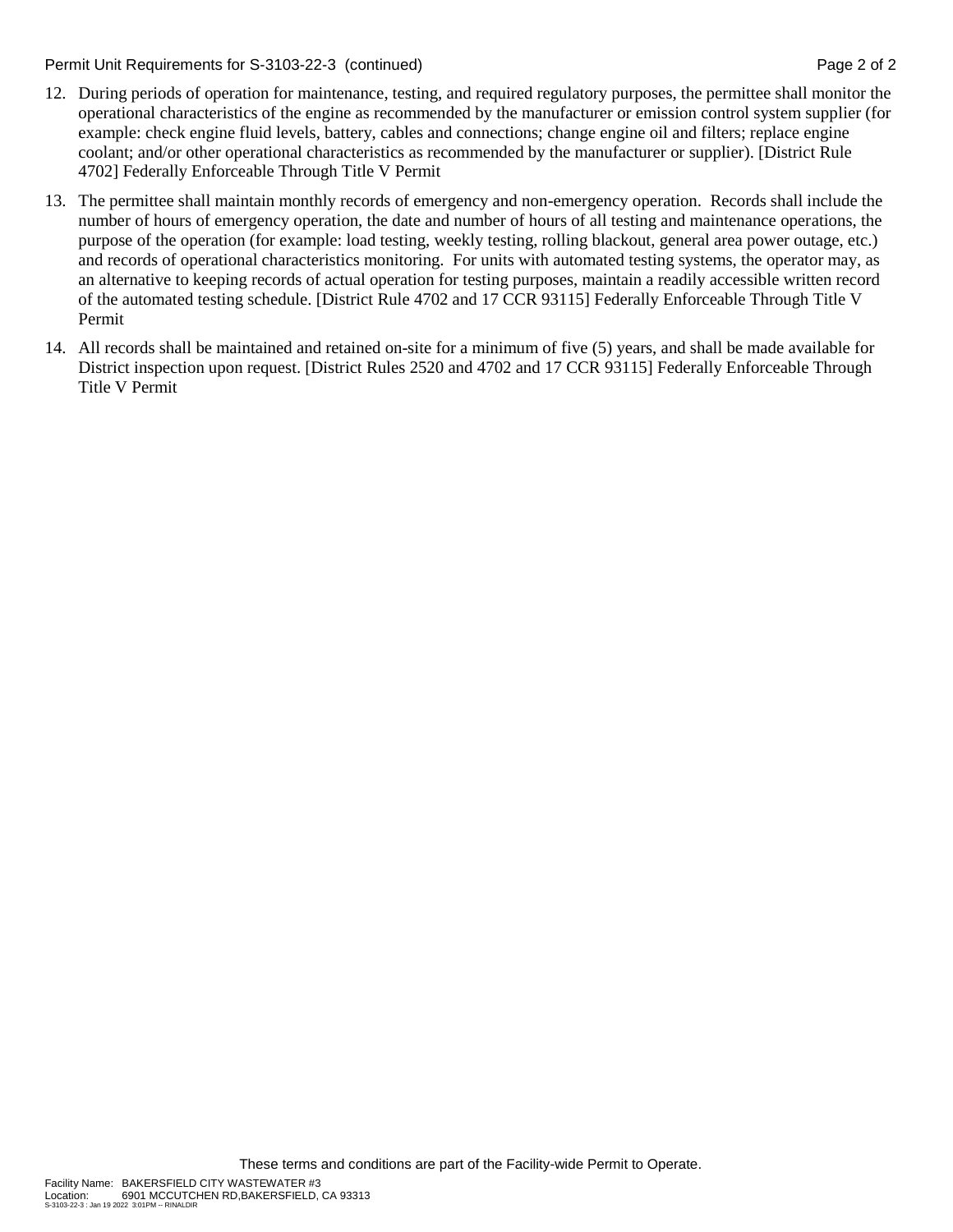### **PERMIT UNIT:** S-3103-23-3 **EXPIRATION DATE:** 01/31/2026

#### **EQUIPMENT DESCRIPTION:**

2,937 BHP CATERPILLAR MODEL 3516C TA TIER 2 CERTIFIED DIESEL FIRED EMERGENCY STANDBY IC ENGINE POWERING AN ELECTRICAL GENERATOR (AERATION BLOWER 2)

- 1. Only CARB certified diesel fuel containing not more than 0.0015% sulfur by weight is to be used. [District Rules 2201 and 4801, 40 CFR Part 60, Subpart IIII, and 17 CCR 93115] Federally Enforceable Through Title V Permit
- 2. This engine shall be equipped with an operational non-resettable elapsed time meter or other APCO approved alternative. [District Rule 4702, 40 CFR Part 60, Subpart IIII, and 17 CCR 93115] Federally Enforceable Through Title V Permit
- 3. This engine shall be equipped with either a positive crankcase ventilation (PCV) system that recirculates crankcase emissions into the air intake system for combustion, or a crankcase emissions control device of at least 90% control efficiency. [District Rule 2201] Federally Enforceable Through Title V Permit
- 4. This engine shall be operated only for testing and maintenance of the engine, required regulatory purposes, and during emergency situations. Operation of the engine for maintenance, testing, and required regulatory purposes shall not exceed 50 hours per calendar year. [District Rule 4702, 40 CFR Part 60, Subpart IIII, and 17 CCR 93115] Federally Enforceable Through Title V Permit
- 5. An emergency situation is an unscheduled electrical power outage caused by sudden and reasonably unforeseen natural disasters or sudden and reasonably unforeseen events beyond the control of the permittee. [District Rule 4702] Federally Enforceable Through Title V Permit
- 6. This engine shall not be used to produce power for the electrical distribution system, as part of a voluntary utility demand reduction program, or for an interruptible power contract. [District Rule 4702] Federally Enforceable Through Title V Permit
- 7. The exhaust stack shall vent vertically upward. The vertical exhaust flow shall not be impeded by a rain cap (flapper ok), roof overhang, or any other obstruction. [District Rule 4102] Federally Enforceable Through Title V Permit
- 8. Particulate matter emissions shall not exceed 0.1 grains/dscf in concentration. [District Rule 4201] Federally Enforceable Through Title V Permit
- 9. Emissions from this IC engine shall not exceed any of the following limits: 5.39 g-NOx/bhp-hr, 0.29 g-CO/bhp-hr, or 0.11 g-VOC/bhp-hr. [District Rule 2201 and 13 CCR 2423 and 17 CCR 93115] Federally Enforceable Through Title V Permit
- 10. Emissions from this IC engine shall not exceed 0.026 g-PM10/bhp-hr based on USEPA certification using ISO 8178 test procedure. [District Rules 2201 and 4102 and 13 CCR 2423 and 17 CCR 93115] Federally Enforceable Through Title V Permit
- 11. This engine shall be operated and maintained in proper operating condition as recommended by the engine manufacturer or emissions control system supplier. [District Rule 4702 and 40 CFR Part 60, Subpart IIII,] Federally Enforceable Through Title V Permit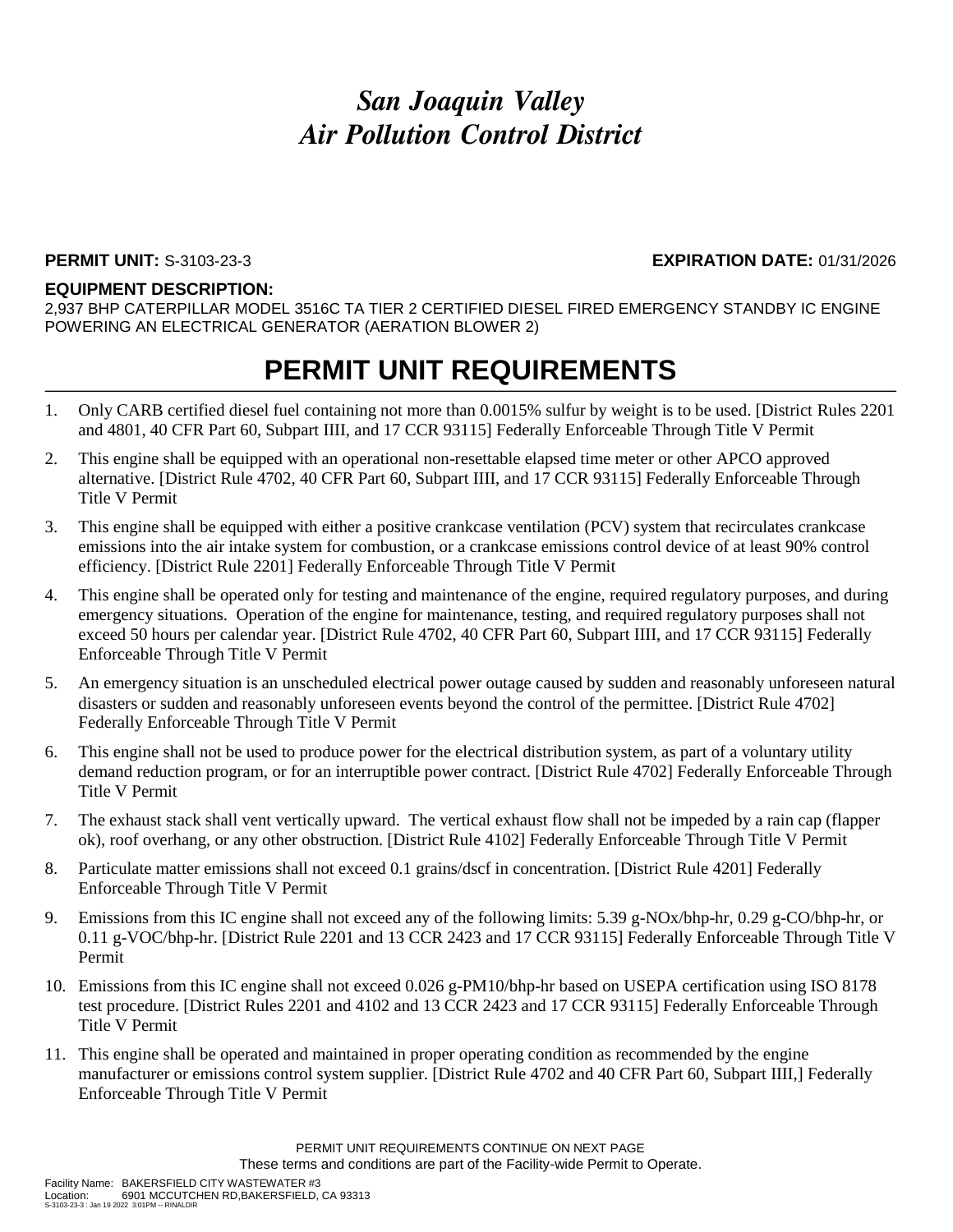Permit Unit Requirements for S-3103-23-3 (continued) **Page 2** of 2

- 12. During periods of operation for maintenance, testing, and required regulatory purposes, the permittee shall monitor the operational characteristics of the engine as recommended by the manufacturer or emission control system supplier (for example: check engine fluid levels, battery, cables and connections; change engine oil and filters; replace engine coolant; and/or other operational characteristics as recommended by the manufacturer or supplier). [District Rule 4702] Federally Enforceable Through Title V Permit
- 13. The permittee shall maintain monthly records of emergency and non-emergency operation. Records shall include the number of hours of emergency operation, the date and number of hours of all testing and maintenance operations, the purpose of the operation (for example: load testing, weekly testing, rolling blackout, general area power outage, etc.) and records of operational characteristics monitoring. For units with automated testing systems, the operator may, as an alternative to keeping records of actual operation for testing purposes, maintain a readily accessible written record of the automated testing schedule. [District Rule 4702 and 17 CCR 93115] Federally Enforceable Through Title V Permit
- 14. All records shall be maintained and retained on-site for a minimum of five (5) years, and shall be made available for District inspection upon request. [District Rules 2520 and 4702 and 17 CCR 93115] Federally Enforceable Through Title V Permit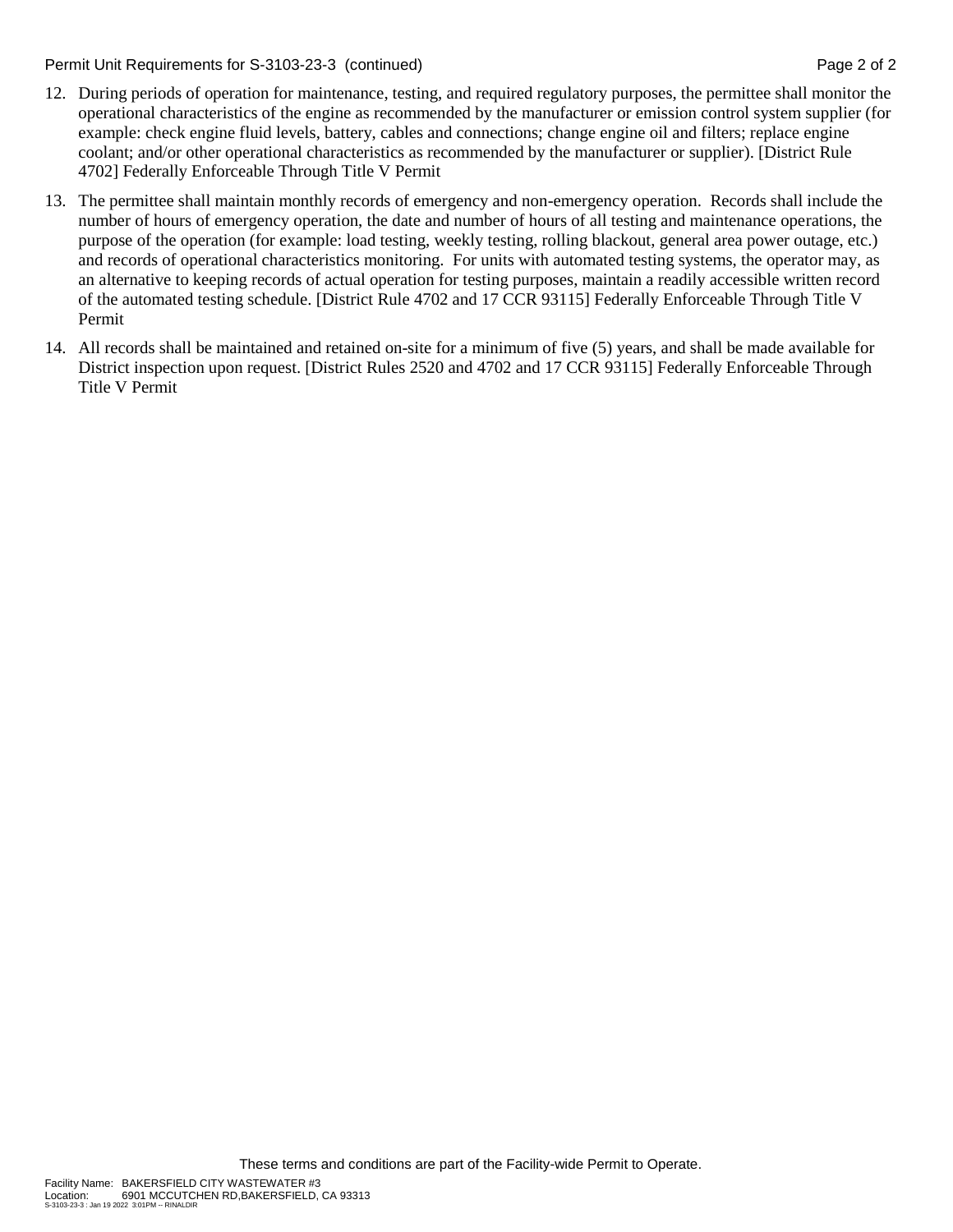### **PERMIT UNIT:** S-3103-24-3 **EXPIRATION DATE:** 01/31/2026

#### **EQUIPMENT DESCRIPTION:**

2,206 BHP CATERPILLAR MODEL 3512C TIER 2 CERTIFIED DIESEL FIRED IC ENGINE WITH TURBOCHARGER AND AFTER COOLER POWERING AN EMERGENCY GENERATOR (AERATION BASIN 3)

- 1. Only CARB certified diesel fuel containing not more than 0.0015% sulfur by weight is to be used. [District Rules 2201 and 4801, 40 CFR Part 60, Subpart IIII, and 17 CCR 93115] Federally Enforceable Through Title V Permit
- 2. This engine shall be equipped with an operational non-resettable elapsed time meter or other APCO approved alternative. [District Rule 4702, 40 CFR Part 60, Subpart IIII, and 17 CCR 93115] Federally Enforceable Through Title V Permit
- 3. This engine shall be equipped with either a positive crankcase ventilation (PCV) system that recirculates crankcase emissions into the air intake system for combustion, or a crankcase emissions control device of at least 90% control efficiency. [District Rule 2201] Federally Enforceable Through Title V Permit
- 4. This engine shall be operated only for testing and maintenance of the engine, required regulatory purposes, and during emergency situations. Operation of the engine for maintenance, testing, and required regulatory purposes shall not exceed 50 hours per calendar year. [District Rule 4702, 40 CFR Part 60, Subpart IIII, and 17 CCR 93115] Federally Enforceable Through Title V Permit
- 5. An emergency situation is an unscheduled electrical power outage caused by sudden and reasonably unforeseen natural disasters or sudden and reasonably unforeseen events beyond the control of the permittee. [District Rule 4702] Federally Enforceable Through Title V Permit
- 6. This engine shall not be used to produce power for the electrical distribution system, as part of a voluntary utility demand reduction program, or for an interruptible power contract. [District Rule 4702] Federally Enforceable Through Title V Permit
- 7. The exhaust stack shall vent vertically upward. The vertical exhaust flow shall not be impeded by a rain cap (flapper ok), roof overhang, or any other obstruction. [District Rule 4102] Federally Enforceable Through Title V Permit
- 8. Particulate matter emissions shall not exceed 0.1 grains/dscf in concentration. [District Rule 4201] Federally Enforceable Through Title V Permit
- 9. Emissions from this IC engine shall not exceed any of the following limits: 4.97 g-NOx/bhp-hr, 0.45 g-CO/bhp-hr, or 0.11 g-VOC/bhp-hr. [District Rule 2201 and 13 CCR 2423 and 17 CCR 93115] Federally Enforceable Through Title V Permit
- 10. Emissions from this IC engine shall not exceed 0.03 g-PM10/bhp-hr based on USEPA certification using ISO 8178 test procedure. [District Rules 2201 and 4102 and 13 CCR 2423 and 17 CCR 93115] Federally Enforceable Through Title V Permit
- 11. This engine shall be operated and maintained in proper operating condition as recommended by the engine manufacturer or emissions control system supplier. [District Rule 4702 and 40 CFR Part 60, Subpart IIII,] Federally Enforceable Through Title V Permit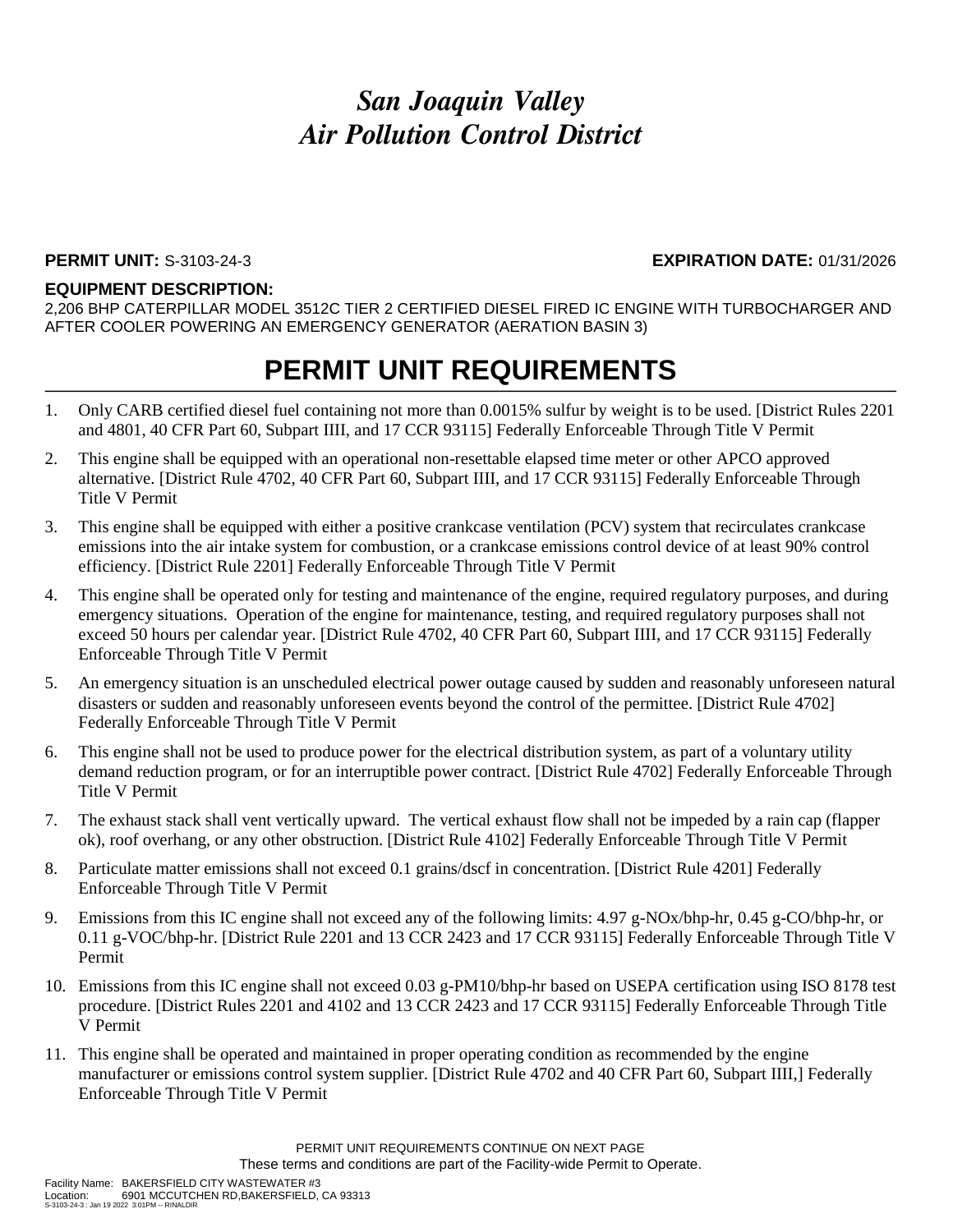Permit Unit Requirements for S-3103-24-3 (continued) **Page 2** of 2

- 12. During periods of operation for maintenance, testing, and required regulatory purposes, the permittee shall monitor the operational characteristics of the engine as recommended by the manufacturer or emission control system supplier (for example: check engine fluid levels, battery, cables and connections; change engine oil and filters; replace engine coolant; and/or other operational characteristics as recommended by the manufacturer or supplier). [District Rule 4702] Federally Enforceable Through Title V Permit
- 13. The permittee shall maintain monthly records of emergency and non-emergency operation. Records shall include the number of hours of emergency operation, the date and number of hours of all testing and maintenance operations, the purpose of the operation (for example: load testing, weekly testing, rolling blackout, general area power outage, etc.) and records of operational characteristics monitoring. For units with automated testing systems, the operator may, as an alternative to keeping records of actual operation for testing purposes, maintain a readily accessible written record of the automated testing schedule. [District Rule 4702 and 17 CCR 93115] Federally Enforceable Through Title V Permit
- 14. All records shall be maintained and retained on-site for a minimum of five (5) years, and shall be made available for District inspection upon request. [District Rules 2520 and 4702 and 17 CCR 93115] Federally Enforceable Through Title V Permit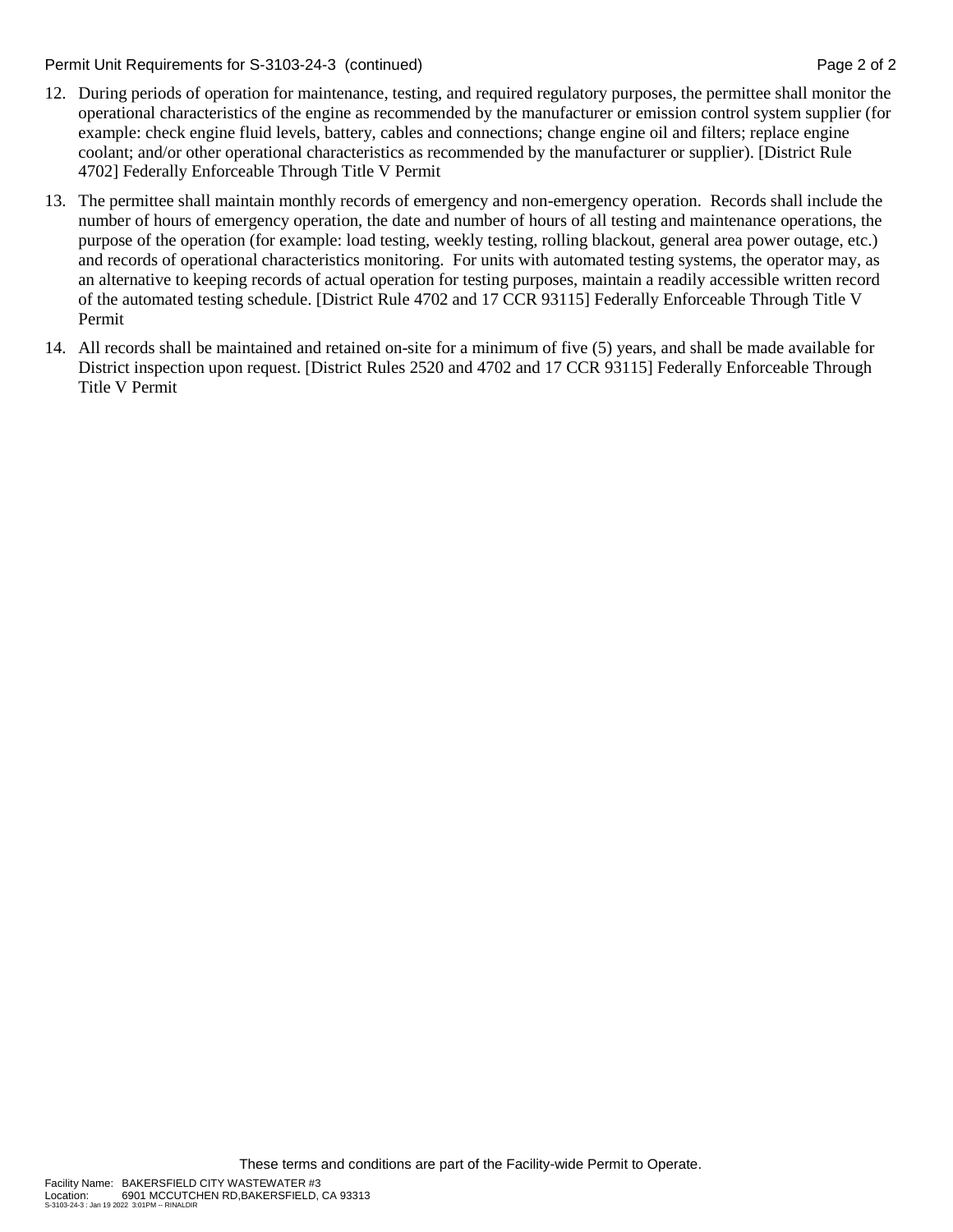#### **PERMIT UNIT:** S-3103-25-3 **EXPIRATION DATE:** 01/31/2026

#### **EQUIPMENT DESCRIPTION:**

1,502 BHP CATERPILLAR MODEL C32 TIER 2 CERTIFIED DIESEL FIRED IC ENGINE WITH TURBOCHARGER AND AFTER COOLER POWERING AN EMERGENCY GENERATOR (HEAD WORKS)

- 1. Only CARB certified diesel fuel containing not more than 0.0015% sulfur by weight is to be used. [District Rules 2201 and 4801, 40 CFR Part 60, Subpart IIII, and 17 CCR 93115] Federally Enforceable Through Title V Permit
- 2. This engine shall be equipped with an operational non-resettable elapsed time meter or other APCO approved alternative. [District Rule 4702, 40 CFR Part 60, Subpart IIII, and 17 CCR 93115] Federally Enforceable Through Title V Permit
- 3. This engine shall be equipped with either a positive crankcase ventilation (PCV) system that recirculates crankcase emissions into the air intake system for combustion, or a crankcase emissions control device of at least 90% control efficiency. [District Rule 2201] Federally Enforceable Through Title V Permit
- 4. This engine shall be operated only for testing and maintenance of the engine, required regulatory purposes, and during emergency situations. Operation of the engine for maintenance, testing, and required regulatory purposes shall not exceed 50 hours per calendar year. [District Rule 4702, 40 CFR Part 60, Subpart IIII, and 17 CCR 93115] Federally Enforceable Through Title V Permit
- 5. An emergency situation is an unscheduled electrical power outage caused by sudden and reasonably unforeseen natural disasters or sudden and reasonably unforeseen events beyond the control of the permittee. [District Rule 4702] Federally Enforceable Through Title V Permit
- 6. This engine shall not be used to produce power for the electrical distribution system, as part of a voluntary utility demand reduction program, or for an interruptible power contract. [District Rule 4702] Federally Enforceable Through Title V Permit
- 7. The exhaust stack shall vent vertically upward. The vertical exhaust flow shall not be impeded by a rain cap (flapper ok), roof overhang, or any other obstruction. [District Rule 4102] Federally Enforceable Through Title V Permit
- 8. Particulate matter emissions shall not exceed 0.1 grains/dscf in concentration. [District Rule 4201] Federally Enforceable Through Title V Permit
- 9. Emissions from this IC engine shall not exceed any of the following limits: 4.82 g-NOx/bhp-hr, 0.19 g-CO/bhp-hr, or 0.01 g-VOC/bhp-hr. [District Rule 2201 and 13 CCR 2423 and 17 CCR 93115] Federally Enforceable Through Title V Permit
- 10. Emissions from this IC engine shall not exceed 0.023 g-PM10/bhp-hr based on USEPA certification using ISO 8178 test procedure. [District Rules 2201 and 4102 and 13 CCR 2423 and 17 CCR 93115] Federally Enforceable Through Title V Permit
- 11. This engine shall be operated and maintained in proper operating condition as recommended by the engine manufacturer or emissions control system supplier. [District Rule 4702 and 40 CFR Part 60, Subpart IIII,] Federally Enforceable Through Title V Permit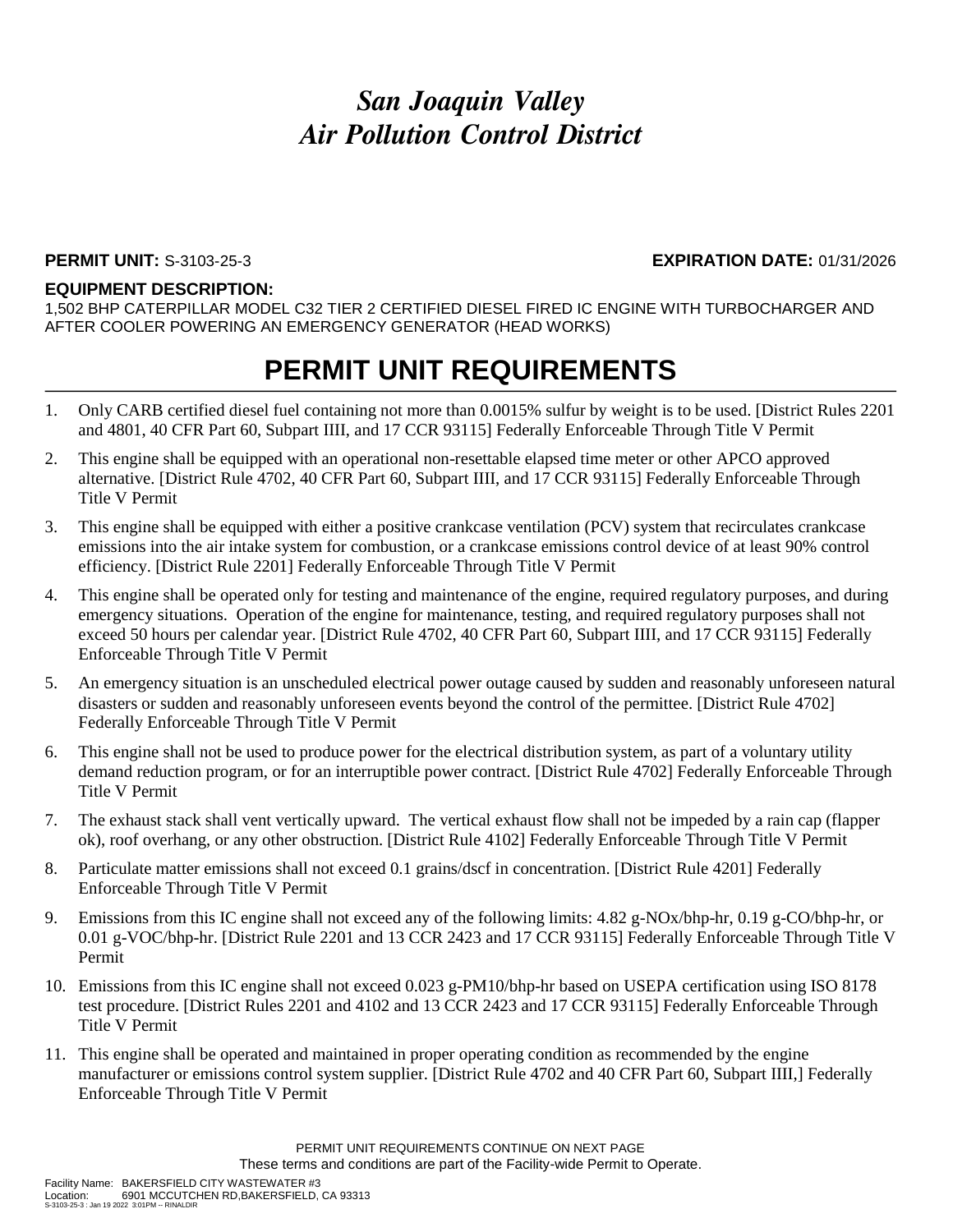Permit Unit Requirements for S-3103-25-3 (continued) **Page 2** of 2

- 12. During periods of operation for maintenance, testing, and required regulatory purposes, the permittee shall monitor the operational characteristics of the engine as recommended by the manufacturer or emission control system supplier (for example: check engine fluid levels, battery, cables and connections; change engine oil and filters; replace engine coolant; and/or other operational characteristics as recommended by the manufacturer or supplier). [District Rule 4702] Federally Enforceable Through Title V Permit
- 13. The permittee shall maintain monthly records of emergency and non-emergency operation. Records shall include the number of hours of emergency operation, the date and number of hours of all testing and maintenance operations, the purpose of the operation (for example: load testing, weekly testing, rolling blackout, general area power outage, etc.) and records of operational characteristics monitoring. For units with automated testing systems, the operator may, as an alternative to keeping records of actual operation for testing purposes, maintain a readily accessible written record of the automated testing schedule. [District Rule 4702 and 17 CCR 93115] Federally Enforceable Through Title V Permit
- 14. All records shall be maintained and retained on-site for a minimum of five (5) years, and shall be made available for District inspection upon request. [District Rules 2520 and 4702 and 17 CCR 93115] Federally Enforceable Through Title V Permit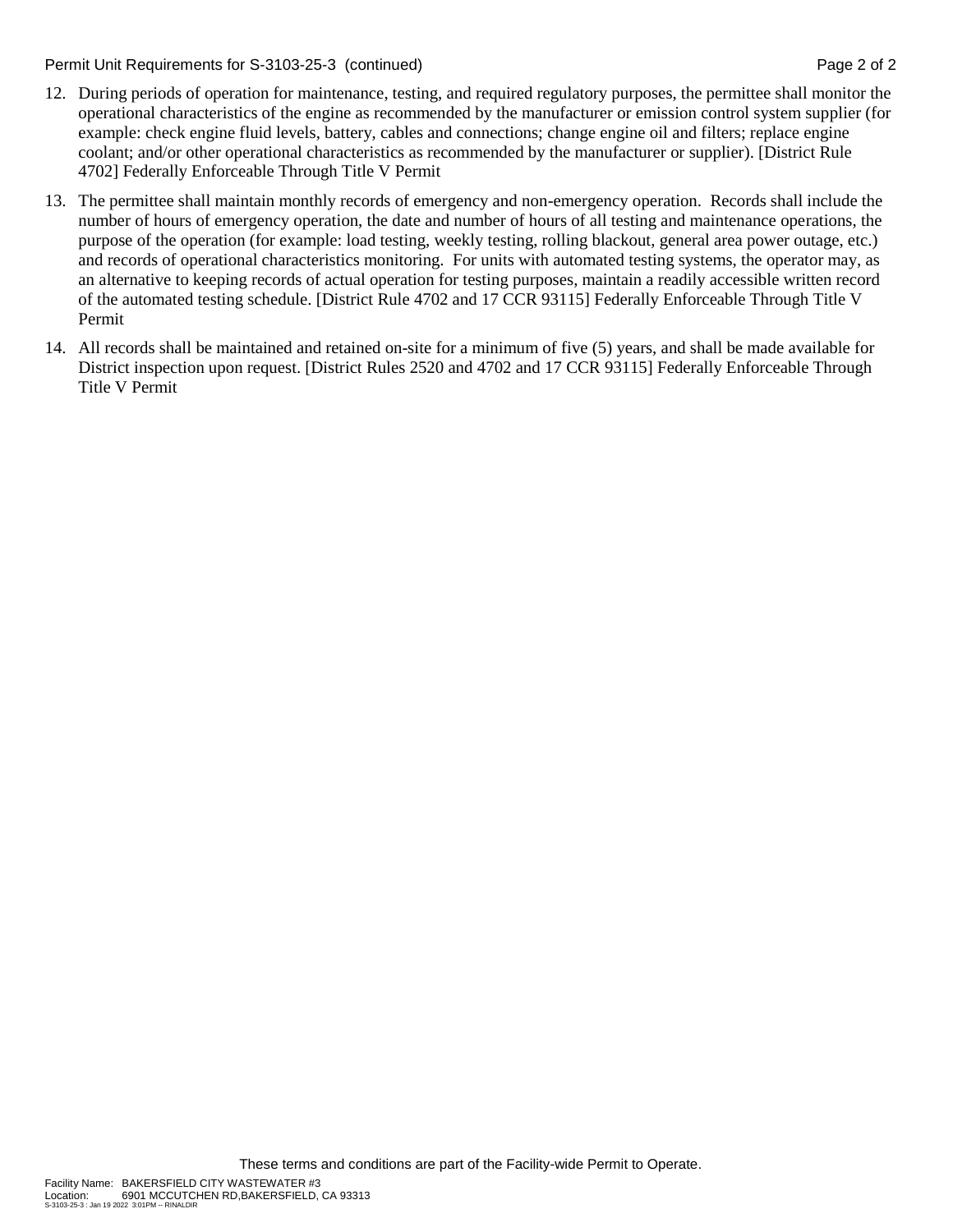### **PERMIT UNIT:** S-3103-26-3 **EXPIRATION DATE:** 01/31/2026

#### **EQUIPMENT DESCRIPTION:**

FERRIC CHLORIDE INJECTION SYSTEM SERVING DIGESTER TANKS

### **PERMIT UNIT REQUIREMENTS**

1. Ferric chloride injection system shall be operated according to manufacturers specifications. [District Rule 2080] Federally Enforceable Through Title V Permit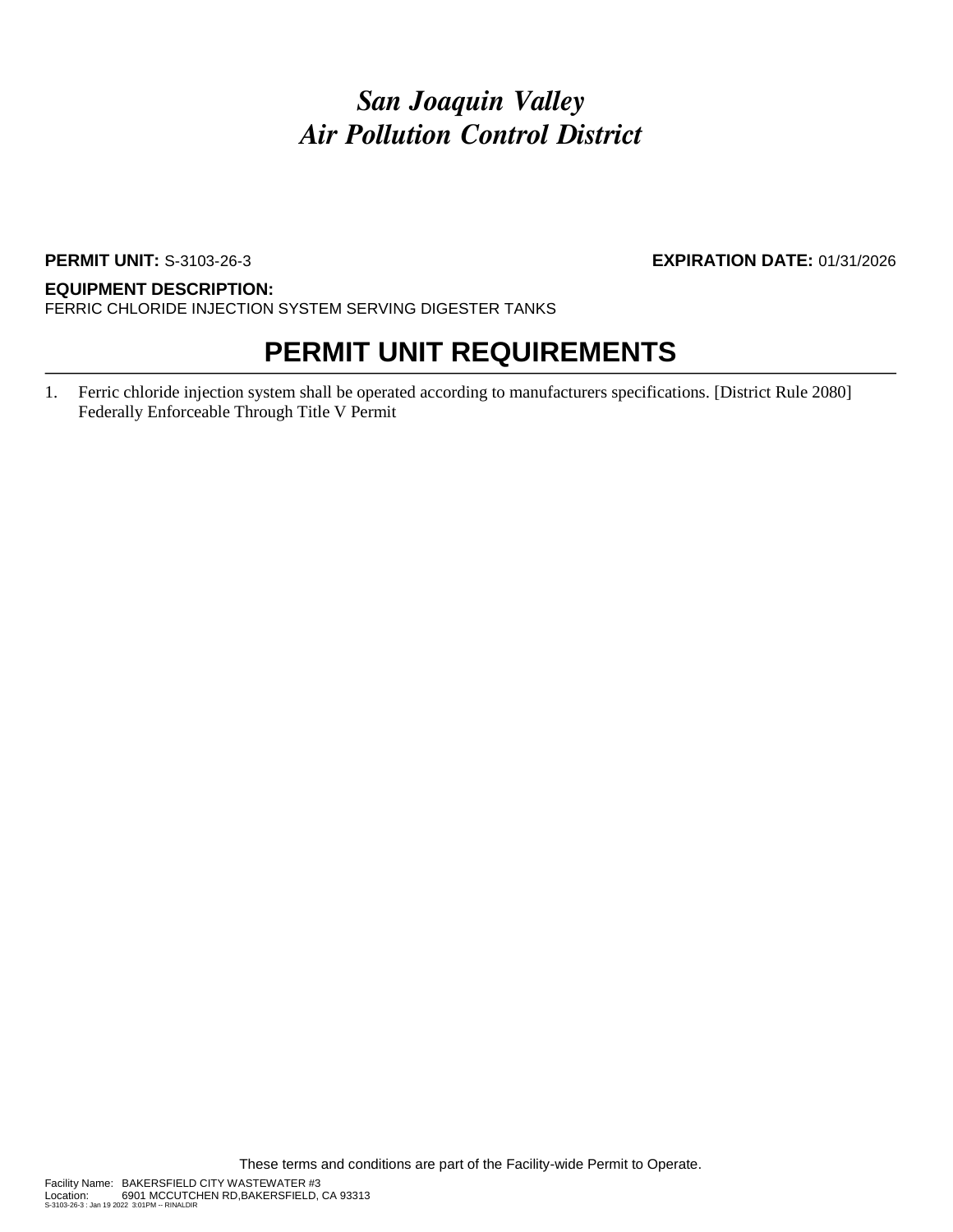### **PERMIT UNIT:** S-3103-27-3 **EXPIRATION DATE:** 01/31/2026

#### **EQUIPMENT DESCRIPTION:**

ODOR CONTROL SYSTEM #2 INCLUDING ONE BIOFILTER SERVING THE SLUDGE DEWATERING BUILDING AND SLUDGE CAKE LOADING STATION

### **PERMIT UNIT REQUIREMENTS**

1. See facility wide permit for requirements applicable to this permit unit. [District Rule 2080] Federally Enforceable Through Title V Permit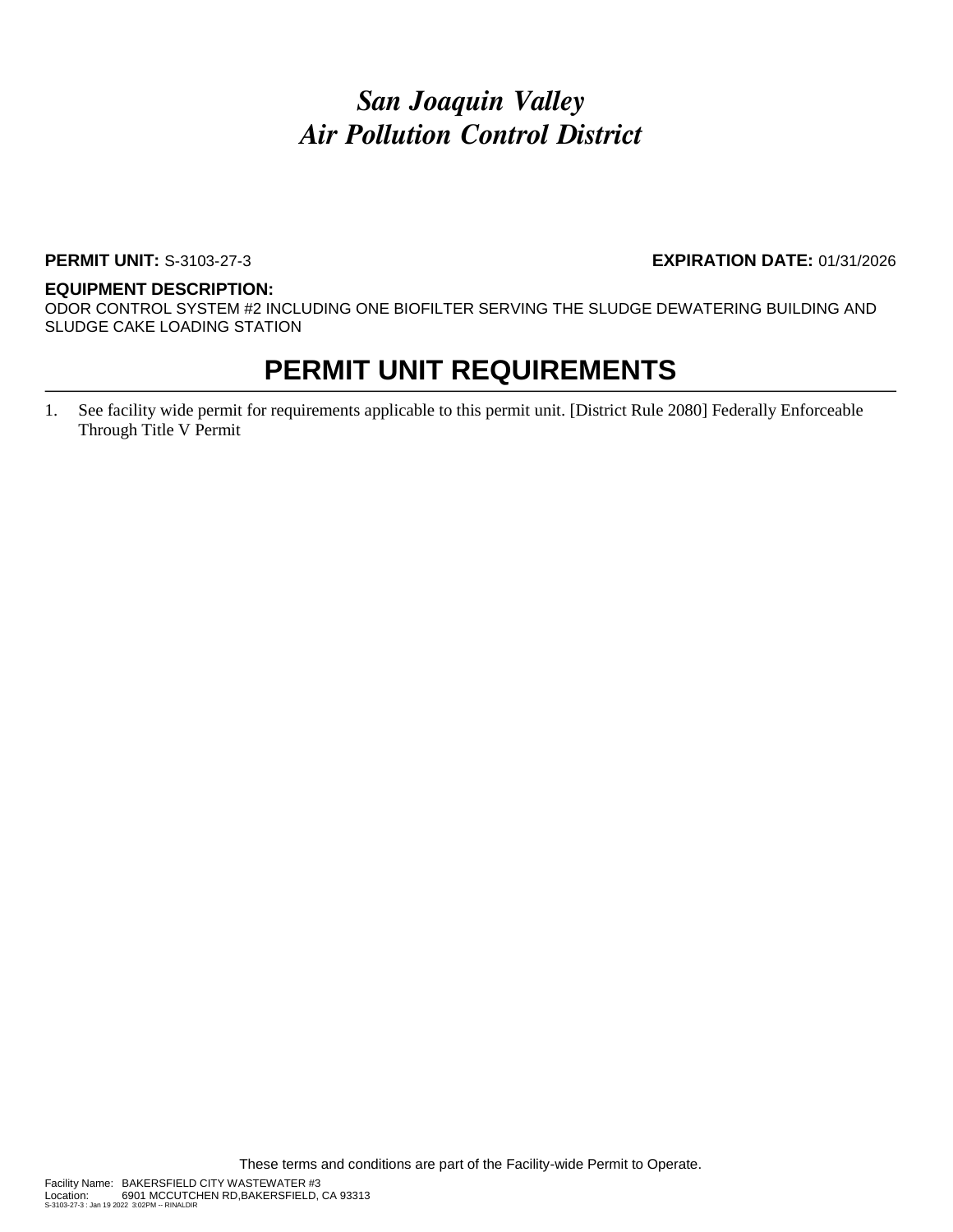S-3103-28-5 : Jan 19 2022 3:02PM -- RINALDIR

### **PERMIT UNIT:** S-3103-28-5 **EXPIRATION DATE:** 01/31/2026

#### **EQUIPMENT DESCRIPTION:**

16.5 MMBTU/HR FLARE INDUSTRIES ENCLOSED FLARE

- 1. Flare shall be equipped with a non-resettable, totalizing flare gas volume flow meter. [District Rules 2201 and 4311] Federally Enforceable Through Title V Permit
- 2. Flare outlet shall be equipped with an automatic ignition system, or, shall operate with a pilot flame present at all times when combustible gases are vented through the flare, except during purge periods for automatic-ignition equipped flares. [District Rule 4311] Federally Enforceable Through Title V Permit
- 3. If the flare uses a flow-sensing automatic ignition system and does not use a continuous flame pilot, the flare shall use purge gas for purging. [District Rule 4311] Federally Enforceable Through Title V Permit
- 4. A flame shall be present at all times when combustible gases are vented through the flare. [District Rule 4311] Federally Enforceable Through Title V Permit
- 5. The flare's emissions rates shall not exceed any of the following: 0.06 lb-NOx/MMBtu; 0.006 lb-SOx (as SO2)/MMBtu; 0.020 lb-PM10/MMBtu; 0.25 lb-CO/MMBtu; or 0.0020 lb-VOC/MMBtu. [District Rules 2201 and 4311] Federally Enforceable Through Title V Permit
- 6. Combined annual emissions from permit units S-3103-19, '-20 and '-28 shall not exceed any one of the following: 26,726 lb-NOx/yr; 867 lb-SOx/yr; 2,891 lb-PM10/yr; 111,360 lb-CO/yr; 11,136 lb-VOC/yr. [District Rule 2201] Federally Enforceable Through Title V Permit
- 7. The flare shall only operate when both engines S-3103-19 and '-20 are shutdown for service or due to mechanical problems. [District Rule 2201] Federally Enforceable Through Title V Permit
- 8. Hydrogen sulfide (H2S) content of digester gas combusted shall not exceed 20 ppmv. [District Rule 2201] Federally Enforceable Through Title V Permit
- 9. Sampling facilities shall be provided to allow for fuel gas sampling at inlet to flare. [District Rule 1081] Federally Enforceable Through Title V Permit
- 10. Source testing to measure NOx and VOC emissions from this unit shall be conducted at least once every 12 months. [District Rules 2201 and 4311] Federally Enforceable Through Title V Permit
- 11. The results of the source test shall be submitted to the District within 45 days thereafter. [District Rules 1081, 2201, 4311] Federally Enforceable Through Title V Permit
- 12. Source testing shall be conducted using the methods and procedures approved by the District. The District must be notified at least 30 days prior to any compliance source test, and a source test plan must be submitted for approval at least 30 days prior to testing. [District Rules 1081 and 4311] Federally Enforceable Through Title V Permit